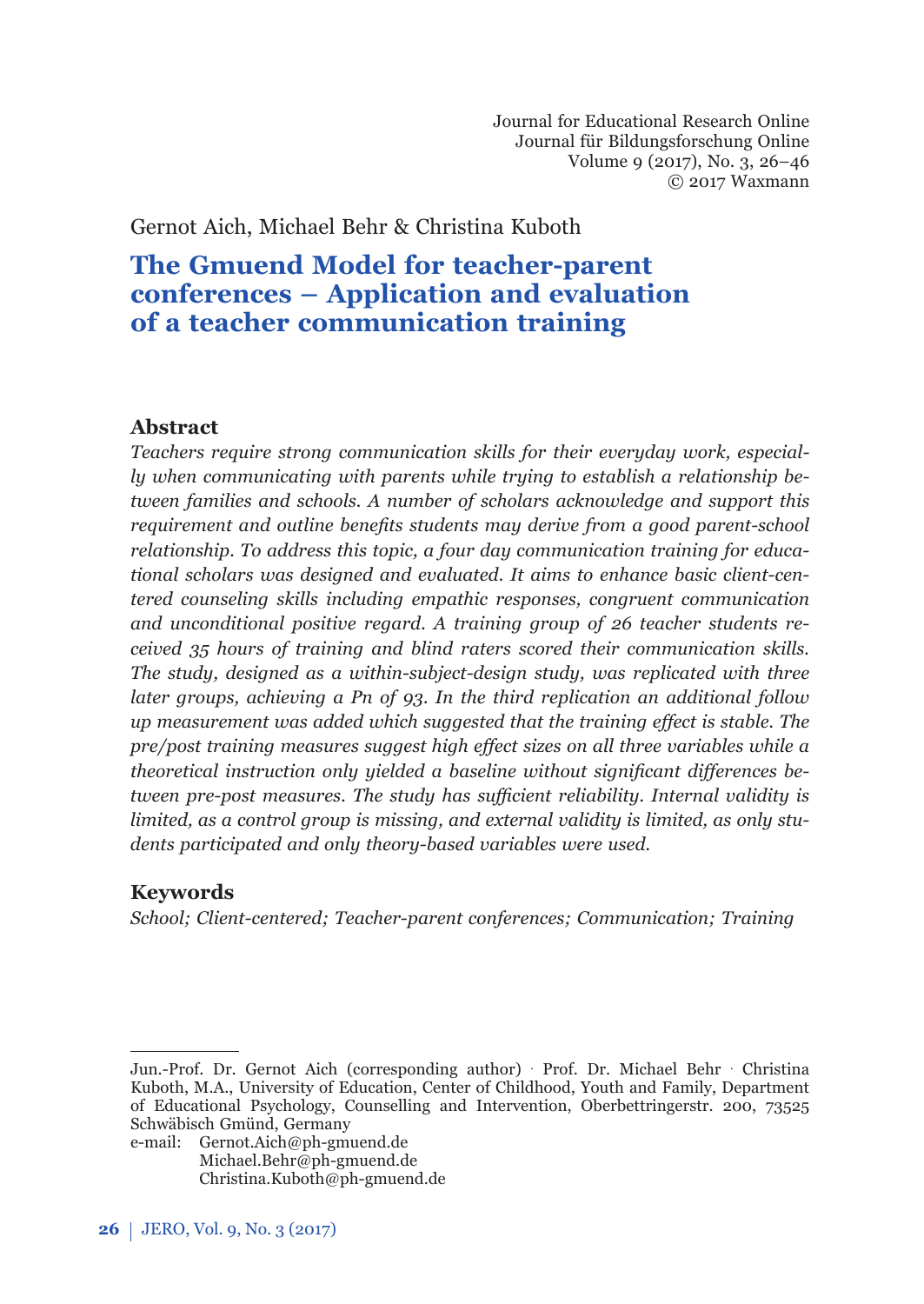## **Das Gmünder Modell zur Gesprächsführung mit Eltern (GMG) – Anwendung und Evaluation eines Kommunikationstrainings für Lehrkräfte**

### **Zusammenfassung**

*Lehrkräfte benötigen gute Kommunikationstechniken für ihren Arbeitsalltag, vor allem, wenn sie mit Eltern reden und Familien mit der Schule zusammenbringen möchten. Viele Experten betonen diese Notwendigkeit und berichten, wie sehr Kinder und Jugendliche von einer guten Beziehung zwischen Elternhaus und Schule profi tieren. Darum wurde ein viertägiges Kommunikationstraining für pädagogische Fachkräfte entwickelt und evaluiert. Es will die grundlegenden klienten-zentrierten Beratungstechniken wie empathische Reaktion, kongruente Kommunikation und bedingungsfreie Wertschätzung verbessern. In einem within-subjects-design erhielt eine Trainingsgruppe mit 26 Lehramtsstudierenden ein 35-stündiges Training und zwei unabhängige, blinde Rater beurteilten ihre Kommunkationsfähigkeiten. Die Studie wurde drei Mal repliziert mit insgesamt 93 Tn. Bei der dritten Replikation wurde ein Follow up erhoben, das die Stabilität der Trainingseff ekte zeigte. Die Pre-post-Messung beim Training erbrachte hohe Eff ektstärken, während eine nur theoretische Instruktion zwischen den ersten beiden Messzeitpunkte eine Baseline ohne signifi kante Unterschiede zeigte. Die Studie weist hinreichende Reliabilität auf; die interne Validität ist durch das Fehlen einer Kontrollgruppe limitiert, die externe Validität ist limitiert, weil ausschließlich Studierende teilnahmen und ausschließlich theoriebasierte Variablen erhoben wurden.*

### **Schlagworte**

*Schule; klientenzentriert; Lehrer-Eltern Gespräch; Kommunikation; Training*

## **1. Introduction**

There is strong evidence that a well-functioning cooperation between teachers and parents is an important predictor for children's education and student's success (Barnard, 2004; Cheung & Pomerantz, 2012; Fan & Chen, 2001; Hornby, 2011; Jeynes, 2003, 2007; Kratochvil, Carkhuff , & Berenson, 1969). To facilitate such a cooperation teachers are required to possess strong communication skills, and utilize these in their everyday work (Gartmeier & Wegner, in press; Gartmeier, Gebhardt, & Dotger, 2016; Sacher, 2008; Walker & Dotger, 2012).

Parent-teacher conferences are a centerpiece of facilitating the cooperation between teachers and parents (Textor, 2009), but can be challenging to teachers for various reasons, including the following (Graham-Clay, 2005; Ramirez, 2002):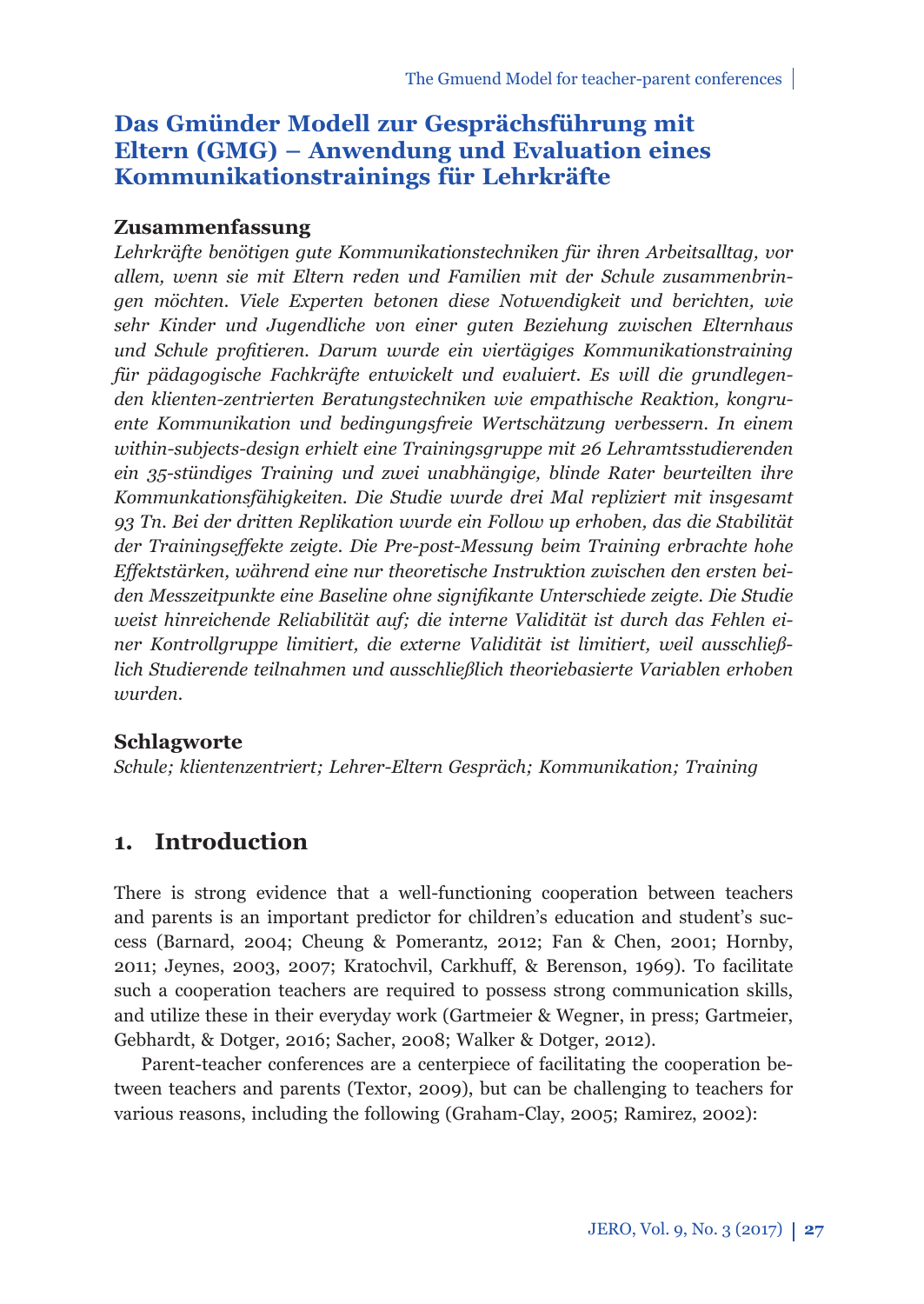- In many cases it is not really clear who is responsible for problems with the student's academic performance, e.g. classroom disturbances or learning disability, which makes the conversation demanding.
- The teacher is not as neutral as a professional counselor. The teacher is part of the school system and therefore bound to the rules of the organization, and parents may consider the teacher being part of the problem.
- The parents are obliged to come to the conferences (Aich & Behr, 2015; Schnebel, 2007).

It would be easy to continue the list but in the context of this article we just want to give a short impression of the difficulties teacher face in parent-teacher conferences. If we take these factors into account, one can conclude that the circumstances for parent-teacher conferences are very challenging. Therefore, teachers should be comprehensively prepared to act in a conversation and to avoid or resolve conflicts (Hertel, 2009). Some counselling skills are especially useful for this: Empathic responses and positive regard take negative energy out of a conflict, congruence induces credibility, transactional understanding helps teachers to understand the conflicts core and solution focused questions yield surprising new ideas. Empirical evidence of person-centered counselling's effects are refered to later. However, Baumert and Kunter (2006, 2011) indicate that counseling is a major task for teachers in their everyday work. Inappropriately, such skills are seldom provided within the basic teacher training at universities or during the on-thejob-training period. This lack of training has several negative effects for parentteacher conferences (Bauer & Brunner, 2006; Behr, 2005; Epstein, 2010; Epstein & Van Voorhis, 2010; Dotger, 2010, 2013; Terhart, Lohmann, & Seidel, 2010). Behr and Franta (2003) found that teachers are often unable to positively influence the outcome of a conversation. Teachers rather responded to parental communication patterns, e.g. if parents were helpless teachers gave advice, or if parents were dominant the teachers responded in a dominant fashion. There is also evidence that teachers who received a comprehensive training for acting in conferences with parents, seek the contact with parents more often than teachers who did not receive such a training (Hertel, 2009; Wild, 2003). Moreover, parent-teacher conferences are a source of stress and strain for untrained teachers (Unterbrink et al., 2008). In this respect the communication skills training for teacher students is also a health prevention program (Schaarschmidt, 2010; Schaarschmidt & Kieschke, 1999). To improve future parent-teacher communication outcomes, to improve teacher wellbeing and to professionalize teacher student's education at the University of Education in Schwaebisch Gmuend, we developed a training for conducting parent-teacher conferences.

Teacher trainings tend to be developed without evaluation, therefore the focus of this study is to evaluate the impact of the training on teacher students. The evaluation focuses on how trainees may better utilize the Rogerian core conditions empathy, positive regard and congruence. The Rogerian core conditions are not only pivotal for successful counseling, but also for relationship building processes in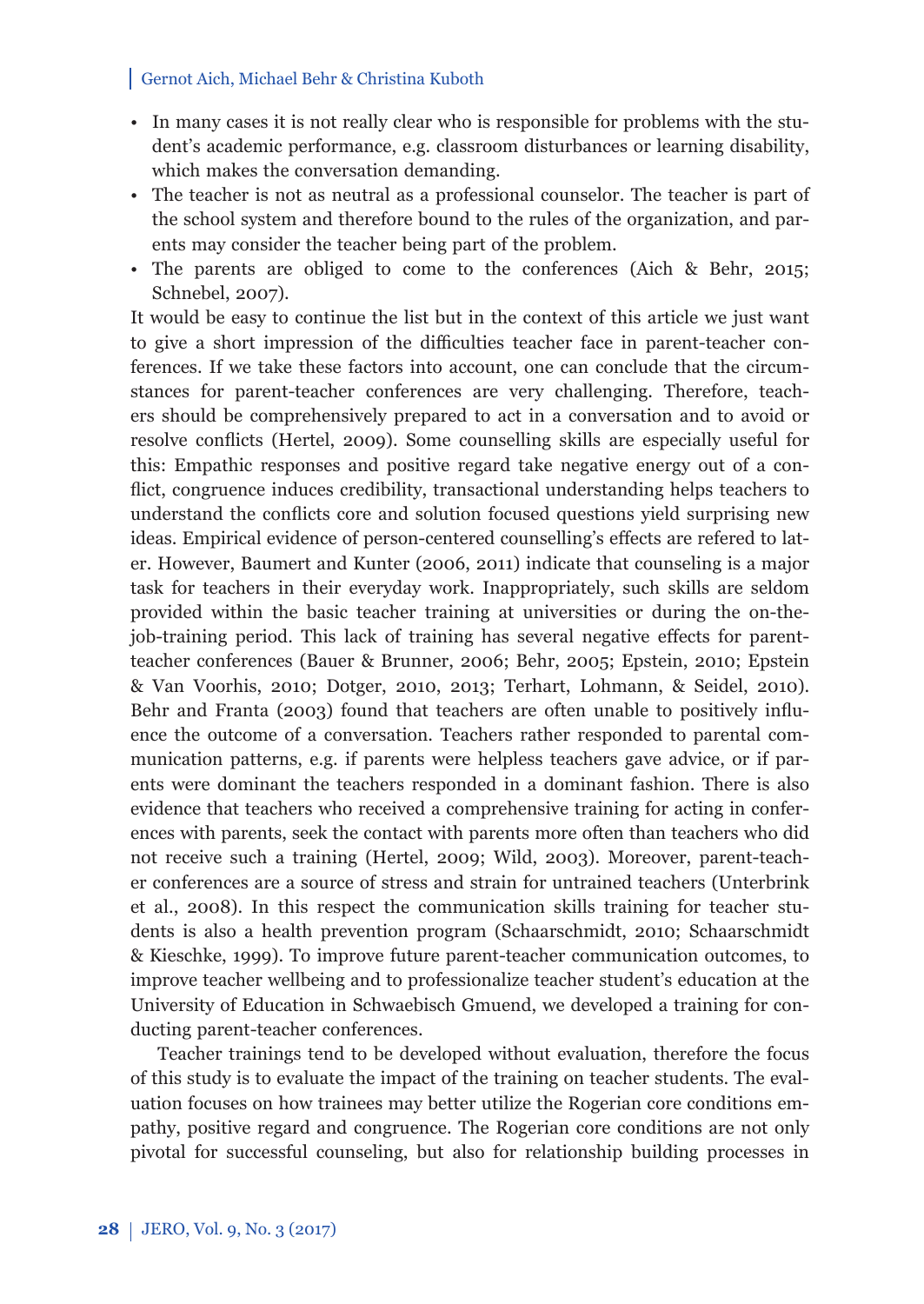many social and educational settings (Aspy, 1972; Aspy & Roebuck, 1988; Aspy, Roebuck, & Aspy, 1984; Cornelius-White, 2007; Wentzel, 1998)

## **1.1 The Gmuend Model for conducting parent-teacher conferences**

The development of the Gmuend Model for conducting parent-teacher conferences started in 2003 at the University of Education in Schwaebisch Gmuend, by analyzing which theoretical background and which counseling concepts are suitable for parent-teacher conferences. The model has its origin in humanistic psychology, as it connects to the idea of personal actualization and growth, by fostering clients' self-agency through a supportive interpersonal relationship without imposing power and intrusive guidance (Aich & Behr, 2015). Out of numerous counseling theories (Hertel, 2009) three concepts were chosen, because of their matching ratio to the requirements of parent-teacher conferences according to Sacher (2008) and Neuenschwander et al. (2004). A further selection criteria was the assumption that three different aspects are relevant for successful parent teacher conferences: Building a reliable relationship to the conversational partner, structuring the conversational progress and finding solutions for upcoming problems. The validity of this assumption was subsequently confirmed by a theoretical model of parent-teacher conferences (Gartmeier, Bauer, Fischer, Karsten, & Prenzel, 2011). Following these considerations the chosen approaches were the person-centered approach (Rogers, 1959; Mearns & Thorne, 2007), transactional analysis (Berne, 1961, 1963, 1964, 1966) and the solutions-focused approach (de Shazer, 1985, 1991). The person-centered approach was selected because of its possibility to establish a trustful relationship and foster self-agency (Behr, 2005; Cooper, Watson, & Hölldampf, 2010; Elliott, Watson, Greenberg, Timulak, & Freire, 2013). The transactional analysis was chosen due to the fact that it establishes structure in a conversation and the solution focus approach was chosen because it helps to create consented solutions in parent-teacher-conferences. From each of the different approaches the adequate concepts for parent-teacher conferences were selected and tested for their viability (Hölldampf, Aich, Jakob, & Behr, 2008). Since then the Gmuend Model has been evaluated (Aich 2015; Aich & Behr, 2010; Mühlhäuser-Link, Aich, Wetzel, Kormann,  $\&$  Behr, 2008) and adapted to the difficult setting of parent-teacher conferences in order to optimize the model (Aich & Behr, 2015).

The Gmuend Model consists of six modules with six different communication strategies (see below), each in one module. The duration of the training is 35 hours. The different strategies are linked together in order to form an overall communication model which meets the requirements of parent teacher conferences.

Each module includes theoretical input, a reflection how to use the concept in parent teacher conferences, experiential exercises e.g. role plays and a reflection.

• The Life Positions of Transactional Analysis. This model helps to identify if there is hierarchy between the conversational partners, or if the interaction is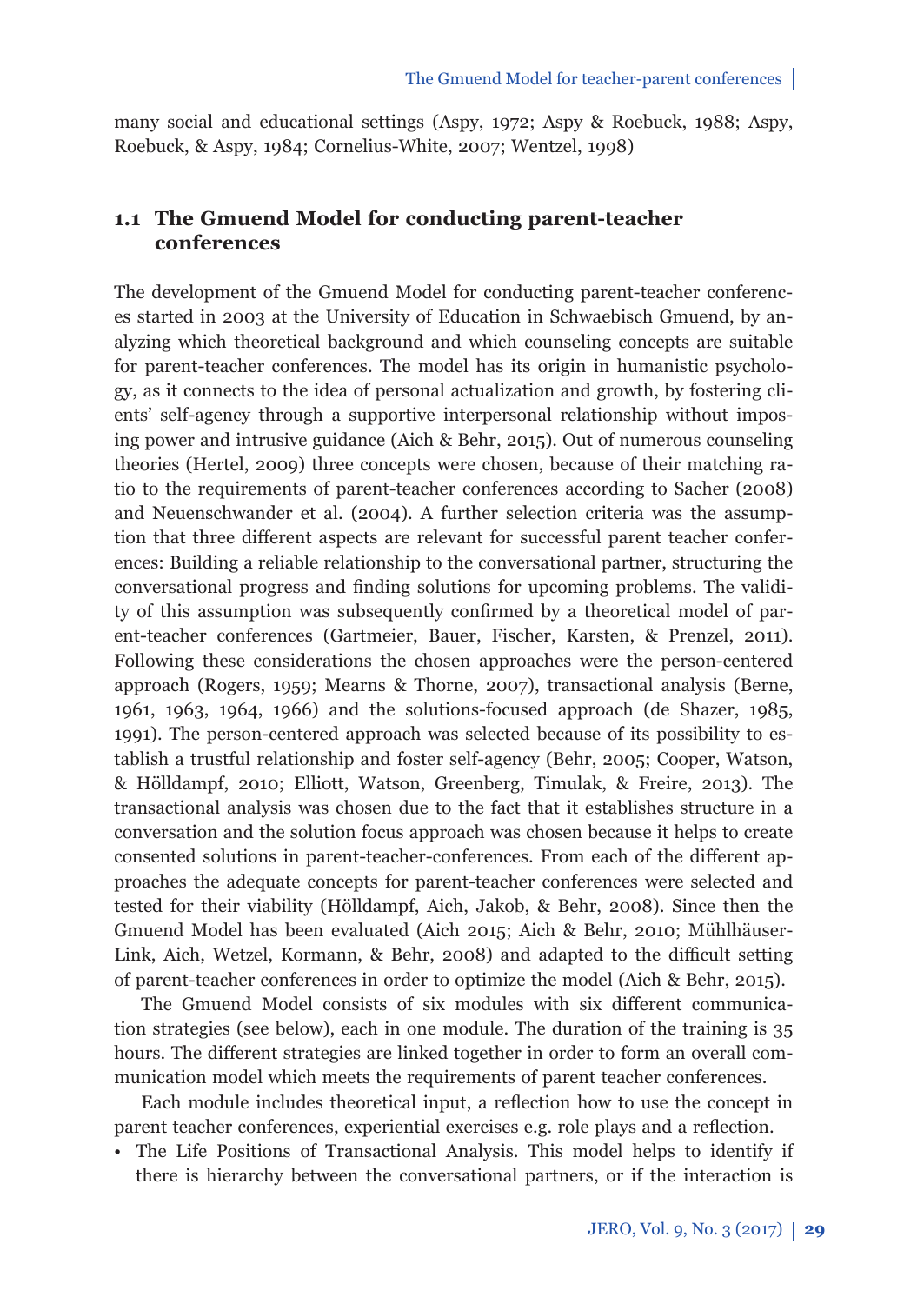based on equal power between the parent and the teacher (Watzlawick, Beavin, & Jackson, 1969). In case of maladjustments the Life Positions help to influence the conversation in a positive way. Furthermore, it can be diagnosed if one of the partners is passive, too active or takes too much responsibility for solving the problem.

- The person-centered core-conditions. Empathy, congruence and unconditional positive regard are commonly known as the basics of counseling (Mearns & Thorne, 2007; Cooper, O'Hara, Schmid & Wyatt, 2013; Rogers, 1969). In parent-teacher conferences the core conditions are a useful way to facilitate the relationship between parents and teachers. Parents shall feel understood, build up confidence to the teacher, clarify motivations and develop self-agency.
- The Ego States of Transactional Analysis gives an understanding of the difficulties and traps in the communication process between parents and teachers. It also helps to influence the communication process in a positive way by asking appropriate questions. Therefore the solution focused approach and its technique of asking questions will be used.
- The Communication Model of Transactional Analysis shows if the type of communication is functional and/or unproductive or even a dead end street. Here the solution focused approach helps to create alternative strategies to the unproductive communication patterns.
- Discounting of problems and successful problem solving. The aim of this module is to give teachers a tool to avoid unproductive patterns in problem solving and learn how to find constructive ways to solve problems in cooperation with parents.
- Transactional Games, a particular type of conflict leading to misunderstanding. In this module the teacher learns how to avoid transactional Games and how to build up more successful strategies in conflict resolution.

Empathy, unconditional positive regard (UPR) and congruence can be regarded to be a meta concept for all modes of a helping relationship and thus, are somehow connected to the interventions of almost all other counseling concepts, e.g. the Life Positions Model of Transactional Analysis. The positive attitude towards the behavior of the conversation partner can be well captured with measures for UPR; and in case of maladjustments the Life Positions help to influence the conversation in a positive way. However, one of the main interventions for this are empathic responses. This is also true in order to regulate Ego States, a model basically embedded in transactional analysis, but also in some variations of person-centered thinking. In addition, solution focused interventions can hardly work without a clear and unambiguous relationship. Thus, when the solution-focused array of questions are used, empathic and congruent responses are needed to make sure that the relationship is not damaged. Using the core conditions in parent-teacher conferences is generally a useful way to facilitate the relationship between parents and teachers. As a result the different modules and the concepts within the modules are inter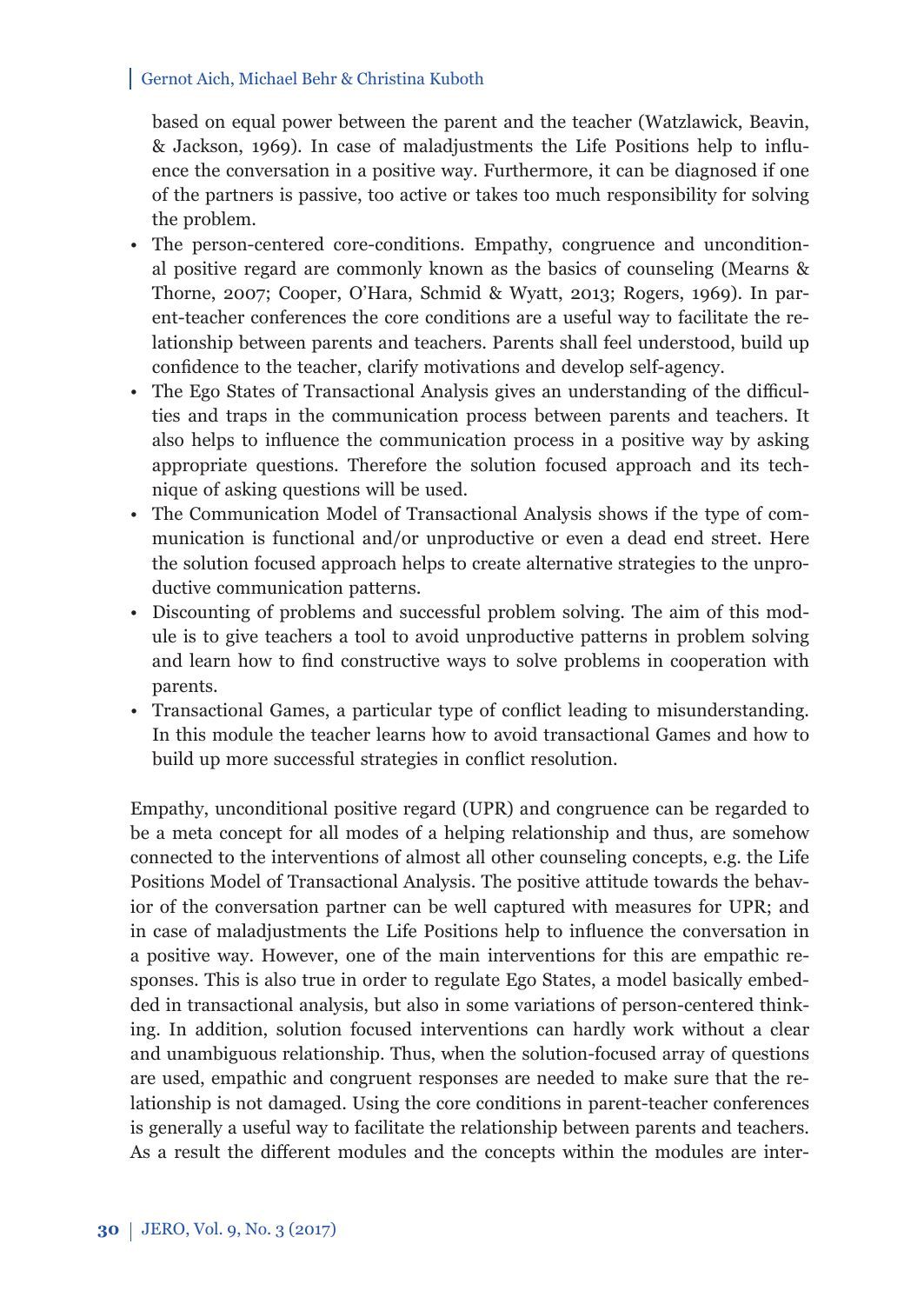locked and related to each other, which is of relevance for trainees to receive coherent and concerted curricula.

## **1.2 Eff ectiveness of empathy, congruence and unconditional positive regard for counseling and for the cooperation between parents and teachers**

In two independent research projects Neuenschwander et al. (2004) and Sacher (2008) found conditions for an effective cooperation between parents and teachers. Sacher (2011) summarized the findings and concludes: "Mutual respect is the cardinal point of successful collaboration with parents: Parents, who are treated without respect, decrease their contact to school." (Sacher, 2011, p. 14). Regarding to communication Hölldampf et al. (2008) found in a qualitative study similar aspects: "Both parents and teachers spoke of the importance of relationship and the need for straightforward and uncomplicated communication" (Hölldampf et al., 2008, p. 172). Based on these findings the pivotal concepts of the Gmuend training model are the core conditions of the person centered approach: empathy, congruence and unconditional positive regard.

In scientific context these three core conditions are well established and often evaluated as influential factors for successful counseling (Behr, 2005; Cooper et al., 2010; Elliot et al., 2013; Hackney & Cormier, 1998; Nußbeck, 2006; Sachse, 1999; Warschburger, 2009). McLeod (2004) points out that in addition to the counselor's personal beliefs and basic attitude, interpersonal skills such as empathy and unconditional positive regard are crucial qualities, which enable the counselor to establish a reliable and anxiety free relation between the counselor and the client (Figure 1).



#### Figure 1: Rogers' model of the three core conditions (Warschburger, 2009, p. 14)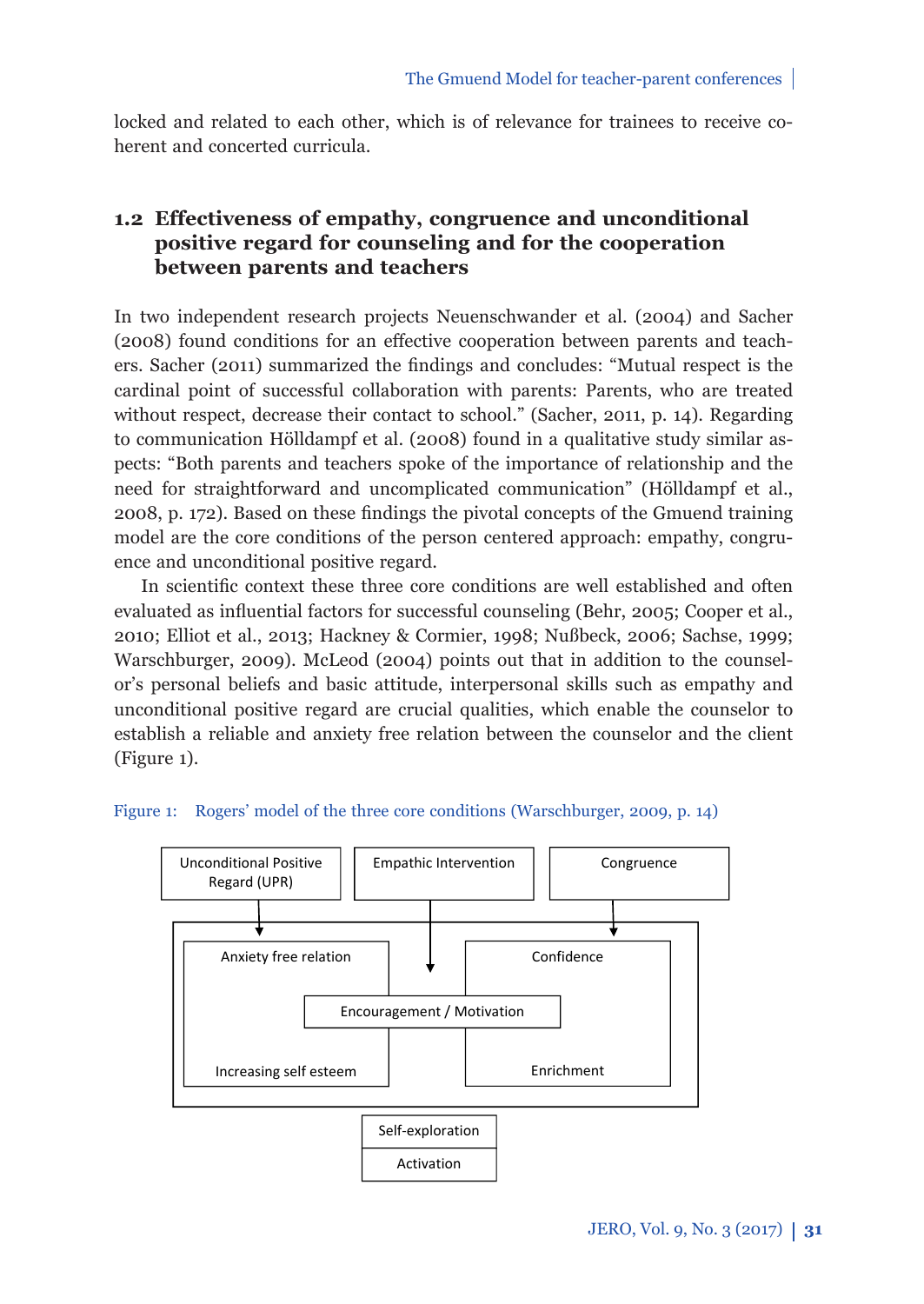The diagram shows how the core conditions help to establish a respectful and anxiety free atmosphere, and how they help to build up trust and confidence between the conversational partners. According to Sacher (2003, 2005a, 2005b, 2008, 2011) and Neuenschwander et al. (2004) this is the most important factor to improve the collaboration of teachers and parents.

The relation between counselor and client is well examined in other contexts of counseling, and all findings suggest, that the relation between the two conversational partners is very important for the success of the counseling process (Behr, 2012; Fröhlich-Gildhoff , 2008; Grawe, 1998; Norcross, 2002). Nußbeck (2006) declares: "Without a confiding relation between the counselor and the client counseling is absolutely impossible." (Nußbeck, 2006, p. 110, translated by the authors). This finding can be transferred to the setting of parent-teacher conferences. Therefore, while three interconnected concepts of counseling are the basis of the training, we choose rating measures for the person-centered core conditions.

Further evidence is derived from effectiveness studies about the Gordon Trainings. Nearly 30 primary studies and two meta-analyses (Cedar & Levant, 1990; Müller, Hager, & Heise, 2001) suggest that, both teacher-student and parentchild relationships, can improve and that adults can significantly improve Rogerian counseling skills. Although the Gordon Trainings do not focus directly on teacher-parent relationships, they suggest a pivotal role of Rogerian counseling skills in successful relationship building.

Based on various studies on empathy, congruence and unconditional positive regard it can be concluded that

- the relation between the counselor and the client stabilizes and gets more trustfully,
- the atmosphere between the conversional partners improves and gets more open,
- the client gets a feeling of security,
- the client uses the counselor as a model for problem solving,
- although no hints were given the client experiences the interests of the counselor,
- notions of the counselor are more accepted by the client.

All these factors are essential to parent-teacher conferences and they fulfill requirements of Neuenschwander et al. (2004) and Sacher (2008) to a high degree. They are also helpful to establish the relationship between parents and teachers required for a good conversation/counseling basis (Hölldampf et al., 2008; Sacher, 2008, 2009, 2011; Warschburger, 2009). While improving the person centered counselling skills of teachers in parent-teacher conferences is a pivotal way to improve the collaboration between parents and teachers (Neuenschwander et al., 2004; Sacher, 2003, 2005a, 2005b, 2008; Wild, 2003), it is a challenge to provide the relevant training to teachers, in a much shorter time and bigger group compared to regular counseling trainings.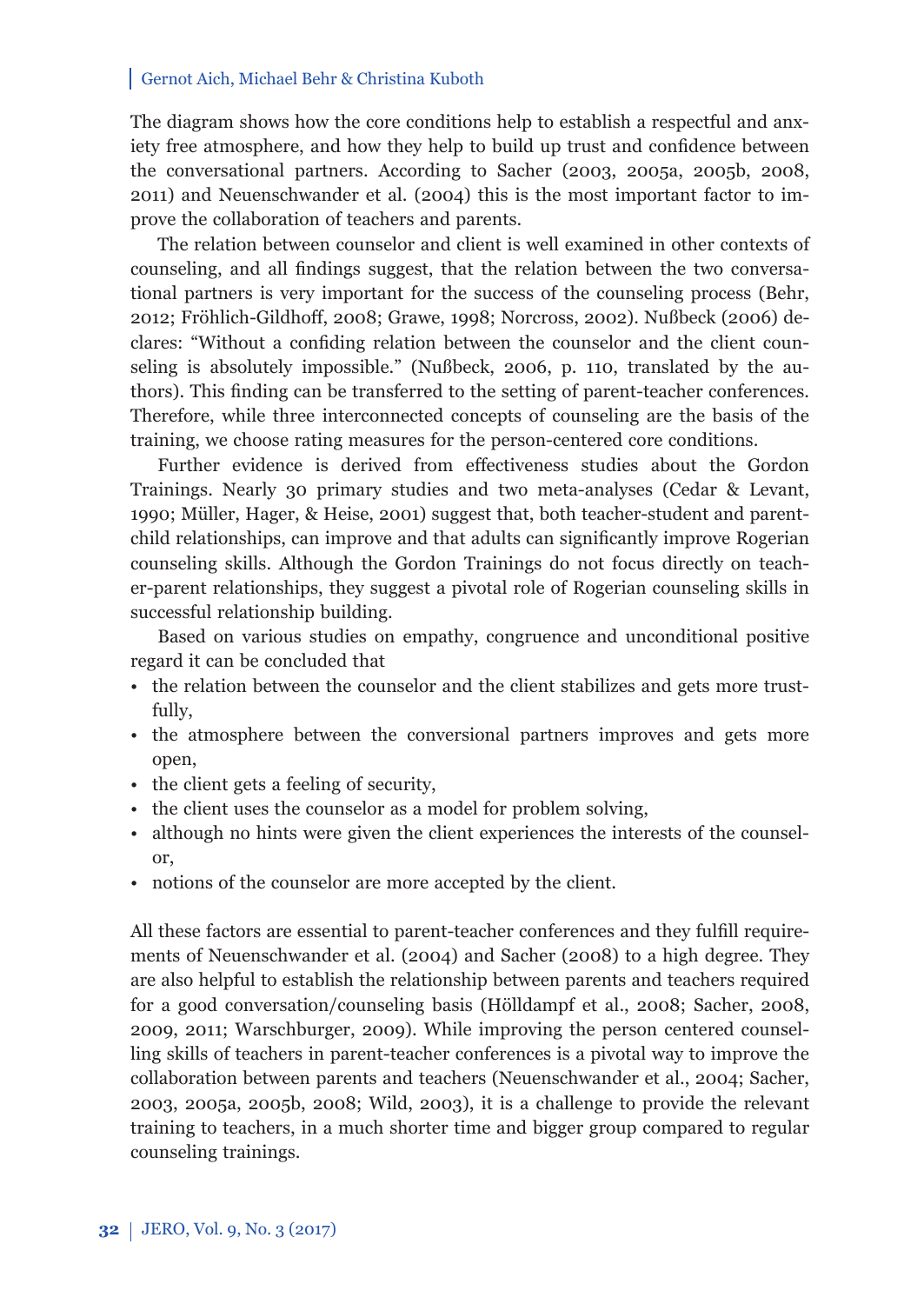## **2. Method**

### **2.1 Research questions**

The study examines three research questions:

- Will the person-centered counseling skills empathy, congruence and positive regard improve through a compact training in groups of 20 or more participants? The hypothesis is that there is a significant and meaningful increase.
- Will waiting control groups which receive only theoretical education as intervention, but no training, show an increase of person-centered counseling skills? The hypothesis is that there is no significant and no meaningful difference.
- Will the training effect be sustainable? The hypothesis is that there is no significant and no meaningful difference between a follow up test and the effect observed right after the training.

## **2.2 Design**

In this study a quasi-experimental univariate design with a waiting control group and repeated measurements is used: Three groups with three points of measurement (base line ( $t_1$  to  $t_2$ ) and training effect  $(t_3)$ ) and one group with four points of measurement (base line (t1 to t2), training effect (t3) and follow up (t4)). The participants of the study could not be assigned to the groups in a randomized way (see below) and therefore, we decided to use a within-subject design (Hertel, Klug, & Schmitz, 2010).

## **2.3 Sample**

The participants were teacher students of the University of Education Schwaebisch Gmuend in their third year of training. They enrolled by a "first come, first serve" approach on a voluntary basis. As students who were too late were excluded, the selection of participants basically represents typical teacher students, but is biased towards individuals who were especially motivated to undergo a parent counselling training.

In total the sample consists of 151 teacher students. The students were on average 23.2 years old  $(SD = 3.5)$ , 83.4 % female and 16.6 % male. 49.7 % studied to become a teacher for primary school (Grundschule (GS)), 12.6 % for secondary modern school (Hauptschule (HS)), 34.3 % for secondary technical school (Realschule (RS)) and 3.5 % studied for special needs school (Sonderschule (SS)). For the training the total sample was divided into four training groups. An overview of the descriptive statistics of the groups is given in Table 1.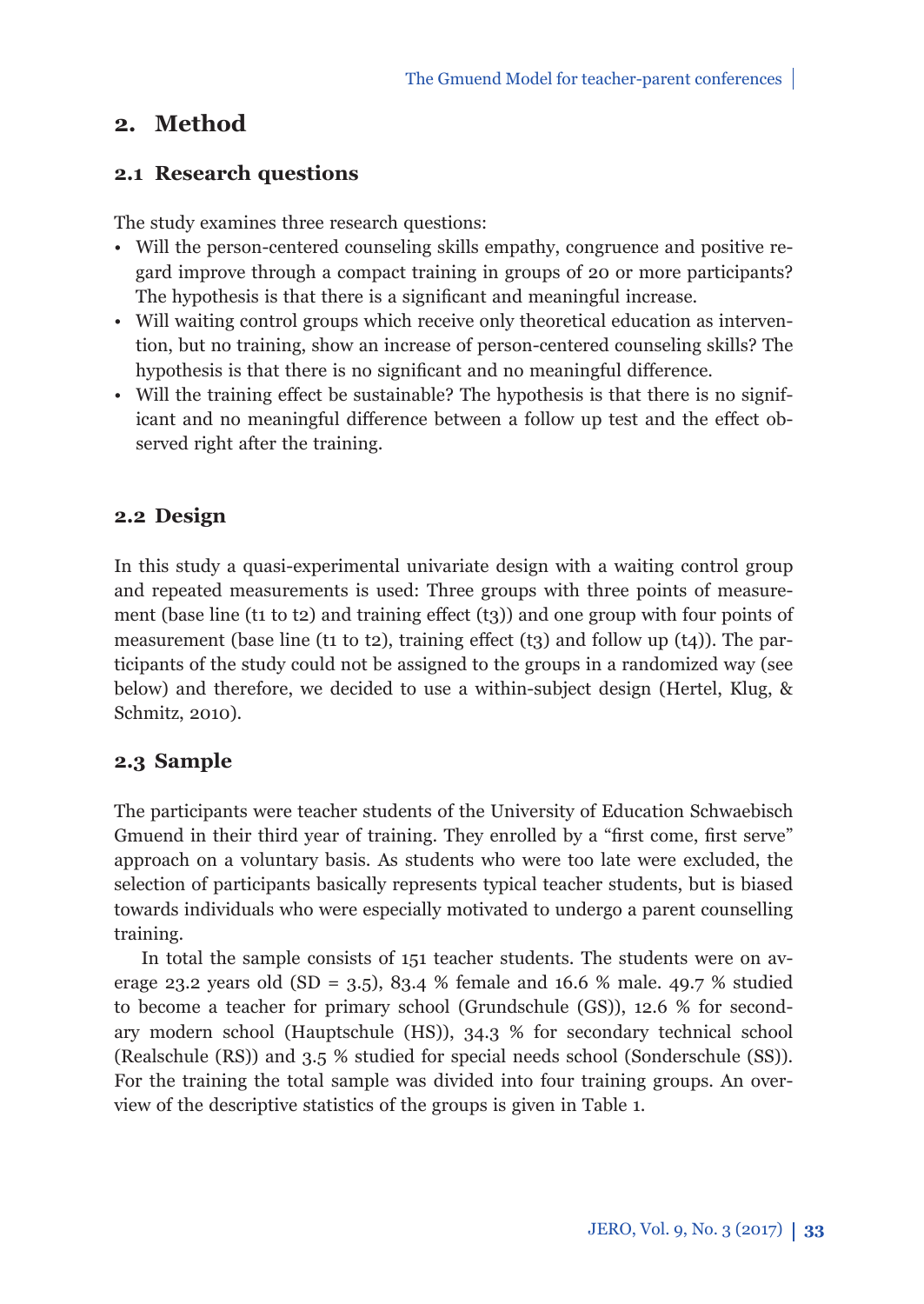| Treatment<br>group   | $\boldsymbol{n}$ | Age            | Gender |         | Specialization of school type |         |        |           |
|----------------------|------------------|----------------|--------|---------|-------------------------------|---------|--------|-----------|
|                      |                  | $_{M}$<br>(SD) | female | male    | <b>GS</b>                     | HS      | RS     | <b>SS</b> |
| Group S <sub>1</sub> | 33               | 23.8<br>(3.5)  | 72.7%  | 27.3%   | 46.9%                         | 15.9%   | 37.2 % | $0\%$     |
| Group S <sub>2</sub> | 40               | 22.7<br>(2.6)  | 73.7%  | 26.3%   | 51.4 %                        | 16.2%   | 29.7%  | 2.7%      |
| Group S <sub>3</sub> | 40               | 23.9<br>(5.1)  | 89.7%  | 10.3%   | 41.0 %                        | 12.8%   | 41.0 % | $5.1\%$   |
| Group S4             | 38               | 22.2<br>(1.5)  | 97.7%  | $2.3\%$ | 60.0%                         | $5.7\%$ | 31.4 % | 2.9%      |

#### Table 1: Descriptive statistic of the 4 treatment groups

GS = primary school; HS = secondary modern school; RS = secondary technical school; SS = special needs school

#### **2.4 Intervention**

The Gmuend Model for conducting parent-teacher conferences was taught to students of the University of Education Schwaebisch Gmuend in 35 hours over four days.

#### **2.5 Measures**

The three Rogerian core conditions were measured by approved rating scales of Carkuff (1969a, 1969b) adapted by Pfeiffer (1977) and Tausch and Tausch (1990). A further adaptation to parent-teacher conferences was made by Mühlhäuser-Link and Behr (2007). The interrater reliability for all three conditions was measured in Cohen's Kappa (Bortz & Döring, 2006; Wirtz & Caspar, 2002). The raters were undergraduate students, who were advanced in their teacher education and close to their exam. They were blind at the point of measurement and whether the training had occurred or not. They had received a 10 hour training, more see below.

Empathy was measured by a 5-point rating scale anchored by (1) "no verbalization of the parent's feelings, thoughts or behavior by the teacher" to (5) "precise verbalization of the parent's feelings, thoughts or behavior by the teacher". The interrater agreement was moderate (Kappa =  $0.53$ ) for valid 93 cases (Wirtz & Caspar, 2002).

The variable congruence was also measured using a 5-point scale anchored by (1) "there is an obvious contradiction between how the teacher experiences the situation and his behavior" and (5) "the teacher provides consequently insight into his feelings, thoughts and behavior and acts spontaneously". The inter rater agreement was moderate (Kappa = 0.45) also with 93 valid cases.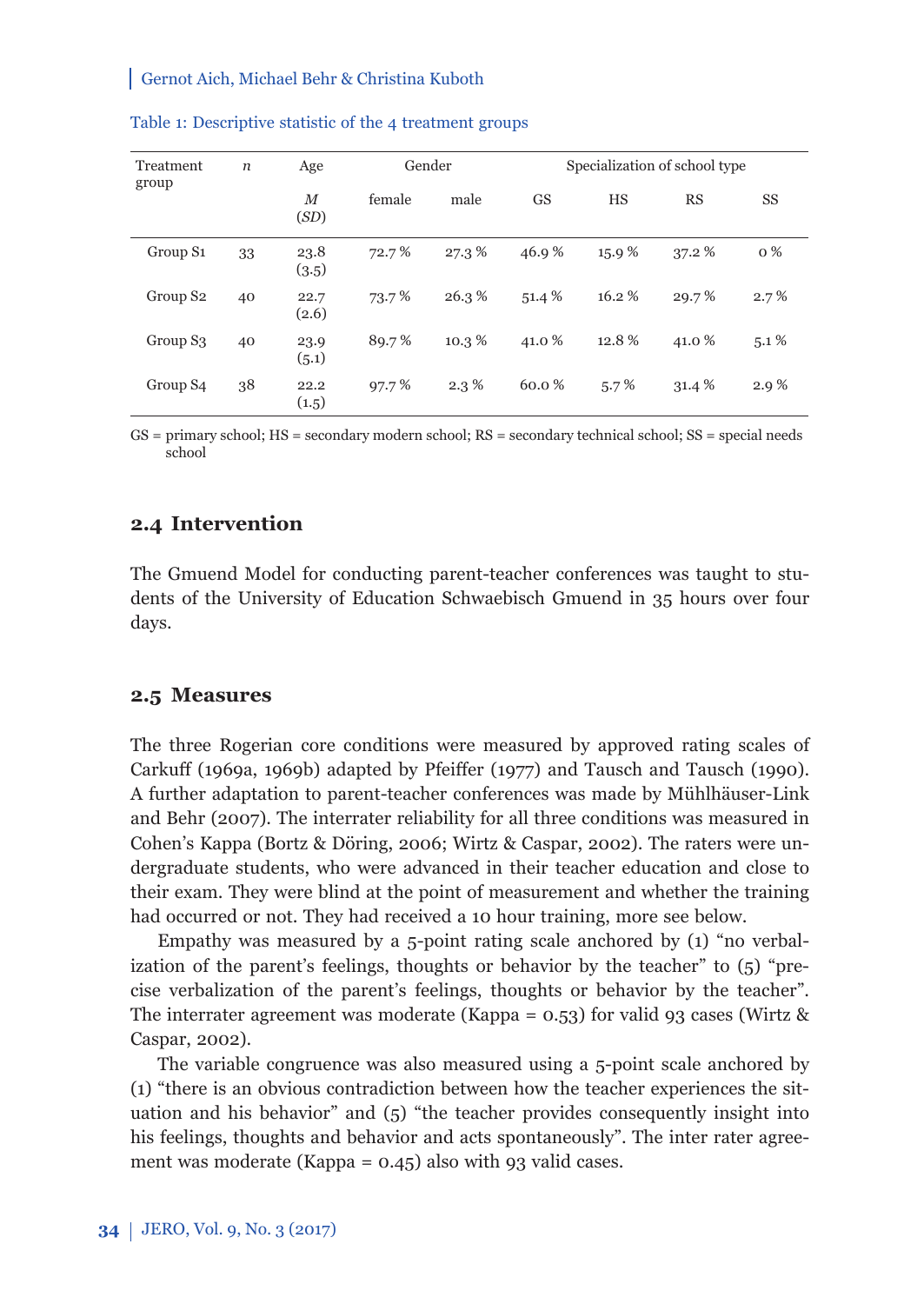The third core condition – unconditional positive regard – was also carried out using a 5-point scale anchored by (1) "the emotional relation between the teacher and the parent is dominated by distance and denial. The teacher sees himself as the responsible decision maker and denies the ability of the parent to solve problems" and (5) "the teacher shows continuously deep mindfulness and respects the contributions of the parent. The relation is stable even if the parent shows undesirable behavior". The interrater agreement is also moderate (Kappa =  $0.56$ ) in 93 valid cases.

### **2.6 Drop-out analysis**

Due to the quasi experimental design of the survey, only cases with full data sets over all points of measurements could be used. In Group S1 22 % of the cases dropped out and 26 cases were used for the evaluation. In Group S2 24 cases were used with full data sets. This equates a drop-out rate of 40 %. In Group 3 20 cases were useable which is a drop-out rate of 50 %. In Group 4 the drop-out rate was 39 % so that 23 cases could be used for the evaluation. These relative high rates arose because between t1 and t2 many of the participants decided not to start with the training. Some of them missed one role play because of illness or had other obligations. Another source of missing data was that some students had problems with the technical equipment and therefore the role plays were not recorded.

### **2.7 Data analysis**

All analyses were conducted using SPSS version 18. The cut-off for statistical significant was set at  $\langle .05.$  According to Bortz and Döring (2006) rating scales can be treated as interval scaled. Therefore, the analysis of the depended variables "empathic interventions of the teacher", "congruence of the teacher" and "interventions with unconditional positive regard by the teacher" was made by the single factor analysis with repeated measurement. For a post hoc test the Bonferroni method was applied. This type of test was chosen because of its conservative features (Bortz, 2005; Rasch, Friese, Hofmann, & Naumann, 2014). The effect size was computed with the *partial Eta square* and also with Cohen's *d.* Due to the design of the survey the pooled version of Cohen's *d* was used (Sedlmeier & Renkewitz, 2008). The magnitude of effect size was described by the standardized criteria from Cohen (1992). The classifications (Cohen's  $d$ ) are: up to .2 the effect can be considered as small, up to .5 as medium and to .8, and above, as large.

According to Wirtz and Caspar (2002) the interrater reliability is given as Cohen's Kappa. To describe the magnitude of the interrater reliability the categories of Landis and Koch (1977) are used. Kappa values of .21 to .4 count as adequate; between .41 and .6 as moderate, between .61 and .8 as very considerable and between .81 and 1.0 as full conformity.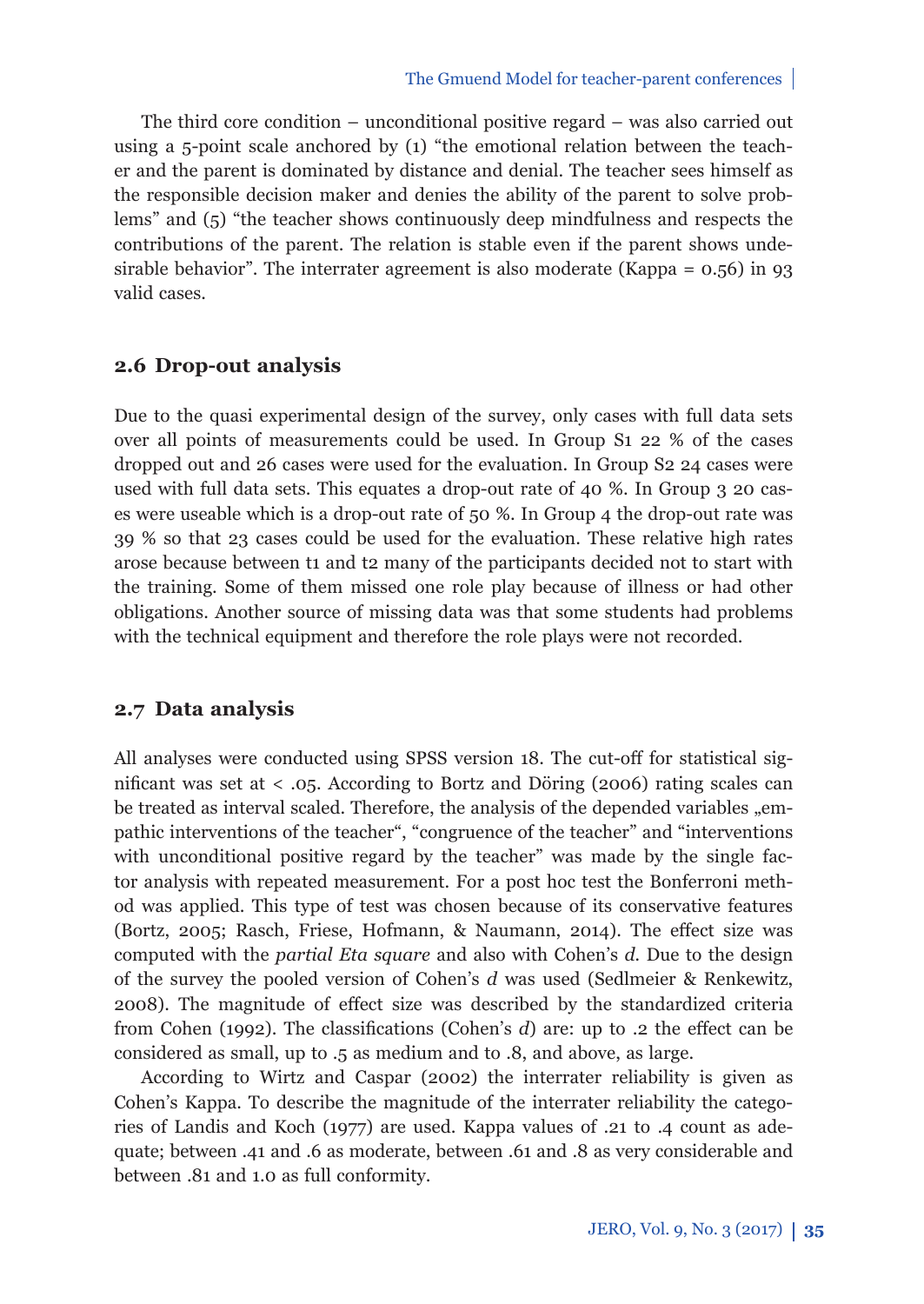#### **2.8 The training of the raters**

The raters were undergraduate students, who were advanced in their teacher education and close to their exam. The rating was done by six students in three different teams. The rater's training took ten hours and was designed to improve the interrater agreement. The training included knowledge about the theoretical background of the three core conditions and the different rating instruments. The different scores of the scales were explained by sample situations. Afterwards three different audio tapes were presented to the raters. After each tape the raters judged the tape according to the rating scales together. Problems and differences were discussed in order to develop a common understanding of the different levels and constructs of the instruments. Thereafter three new audio tapes were presented. This time the raters had to score independently and blind. Then the raters discussed their decisions. This procedure was repeated five times till the interrater agreement was acceptable.

### **2.9 Implementation of the role plays**

The students used three role play scenarios with typical topics of parent-teacher conferences:

- 1. Scenario: Parents are accusing a teacher of inadequate support for their son in Mathematics.
- 2. Scenario: Parents are accusing a teacher of not understanding their daughter's difficult situation due to her adolescence.
- 3. Scenario: Parents are afraid of their son's school situation due to drugs and violence at school.

Each scenario includes a briefing for the teachers' and parents' role. They had been tested and approved in earlier trainings (Mühlhäuser-Link et al., 2008). This kind of approach is common in therapy and counseling research and in communication skill trainings. Behr (2005) indicates that the trainees' functioning adheres to the real situation, because in role plays the same emotional and interactional patterns are activated. The length of the role plays were limited to a maximum of 15 minutes and were audio recorded. Because of missing technical equipment and reluctant participants we refrained from video recording the role plays. Between t1 and t2 no intervention was made and the period between t1 and t2 differ from four to twelve weeks according to the university timetables. The intervention was made between t2 and t3 and the role plays were carried out right after the training period. In group four there was another role play  $(t<sub>4</sub>)$  four weeks after the end of the training. Table 2 gives an overview.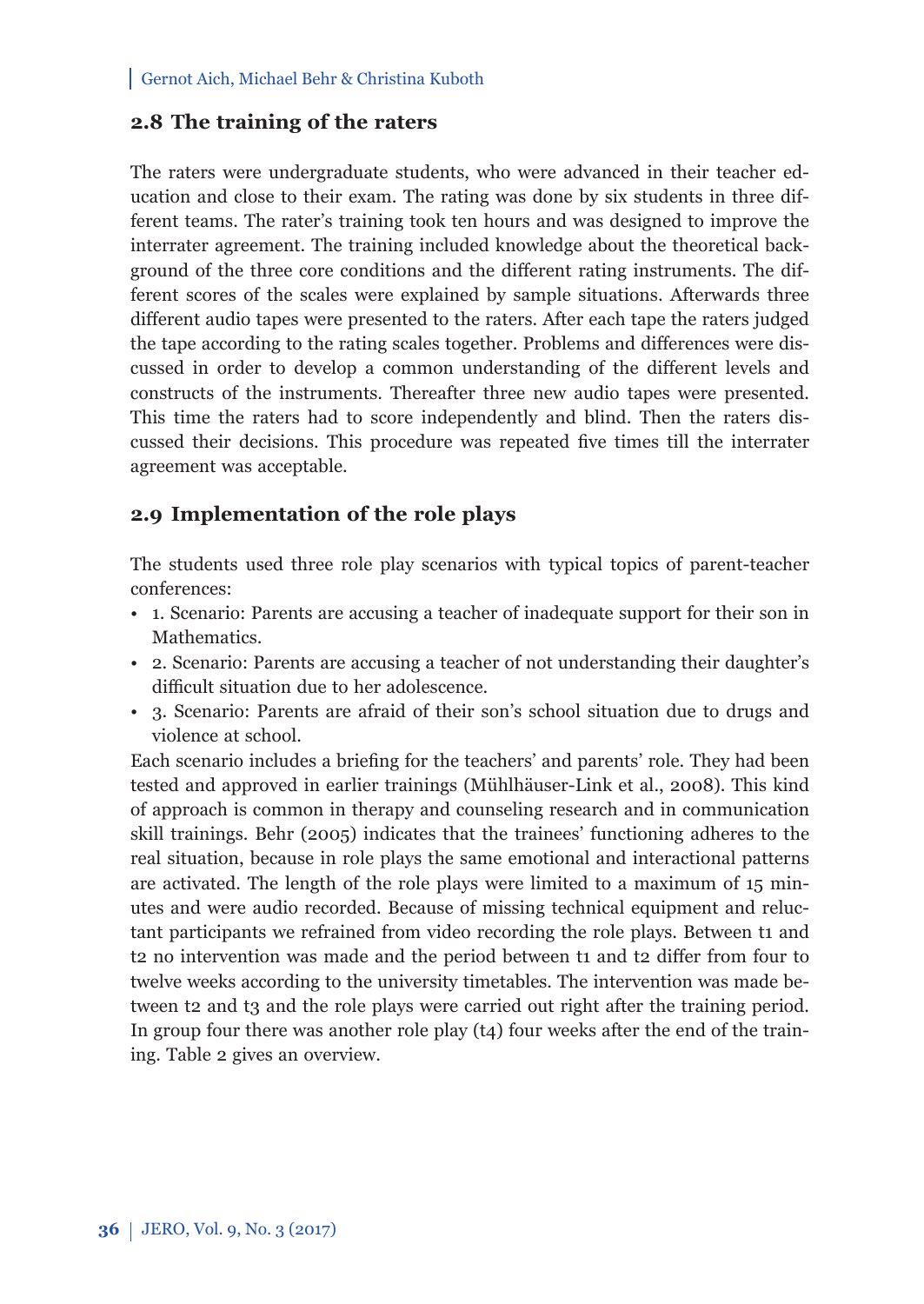|                                    | t <sub>1</sub> |              | t2             |                                     | t3                        |              | t4             |
|------------------------------------|----------------|--------------|----------------|-------------------------------------|---------------------------|--------------|----------------|
| Group S <sub>1</sub><br>$(n = 33)$ | Role<br>Play 1 | no treatment | Role<br>Play 2 | treatment:<br>Gmuend                | Role<br>Play $3$          | no treatment |                |
| Group S <sub>2</sub><br>$(n = 40)$ | Role<br>Play 1 | no treatment | Role<br>Play 2 | Model<br>for<br>conducting          | Role<br>Play 3            | no treatment |                |
| Group S <sub>3</sub><br>$(n = 40)$ | Role<br>Play 1 | no treatment | Role<br>Play 2 | parent-<br>teacher con-<br>ferences | Role<br>Play 3            | no treatment |                |
| Group S <sub>4</sub><br>$(n = 38)$ | Role<br>Play 1 | no treatment | Role<br>Play 2 |                                     | Role<br>Play <sub>3</sub> | no treatment | Role<br>Play 4 |

| Table 2: | Overview of the experiential design |  |
|----------|-------------------------------------|--|
|----------|-------------------------------------|--|

## **3. Results**

## **3.1 Empathic teacher interventions in role play scenarios**

Table 3 describes the size of treatment groups, the means and standard deviations for the variable "empathic teacher intervention"

| "empathic teacher<br>intervention" | $\boldsymbol{N}$ | t1<br>М<br>(SD) | t2<br>М<br>(SD) | t3<br>М<br>(SD) | t4<br>М<br>(SD) |
|------------------------------------|------------------|-----------------|-----------------|-----------------|-----------------|
| Group S <sub>1</sub>               | 26               | 1.63<br>(0.54)  | 1.69<br>(0.49)  | 3.46<br>(0.74)  |                 |
| Group S <sub>2</sub>               | 24               | 1.77<br>(0.78)  | 2.19<br>(0.69)  | 3.88<br>(0.65)  |                 |
| Group S <sub>3</sub>               | 20               | 1.8<br>(0.49)   | 1.8<br>(0.62)   | 3.05<br>(0.69)  |                 |
| Group S <sub>4</sub>               | 23               | 2.11<br>(0.45)  | 2.21<br>(0.78)  | 3.61<br>(0.52)  | 4.0<br>(0.37)   |

Table 3: Mean rating scores for "empathic teacher intervention " for treatment groups S1, S2, S3 und S4 at points of measurement t1, t2, t3 und t4

The results of the single factor analysis with repeated measurement for Group S1 shows a highly significant rise of the dependent variable "empathic intervention of the teacher"  $(F(2, 50) = 80.5, p < .001, \eta^2_{part.} = .76)$ . The pair-by-pair comparison of the values to the different points of measurement with the Bonferroni post hoc test showed no significant change between t1 and t2. In the treatment period between t2 and t3 a significant change could be verified  $(p < .001)$  with a Cohen's  $d = 2.81$ .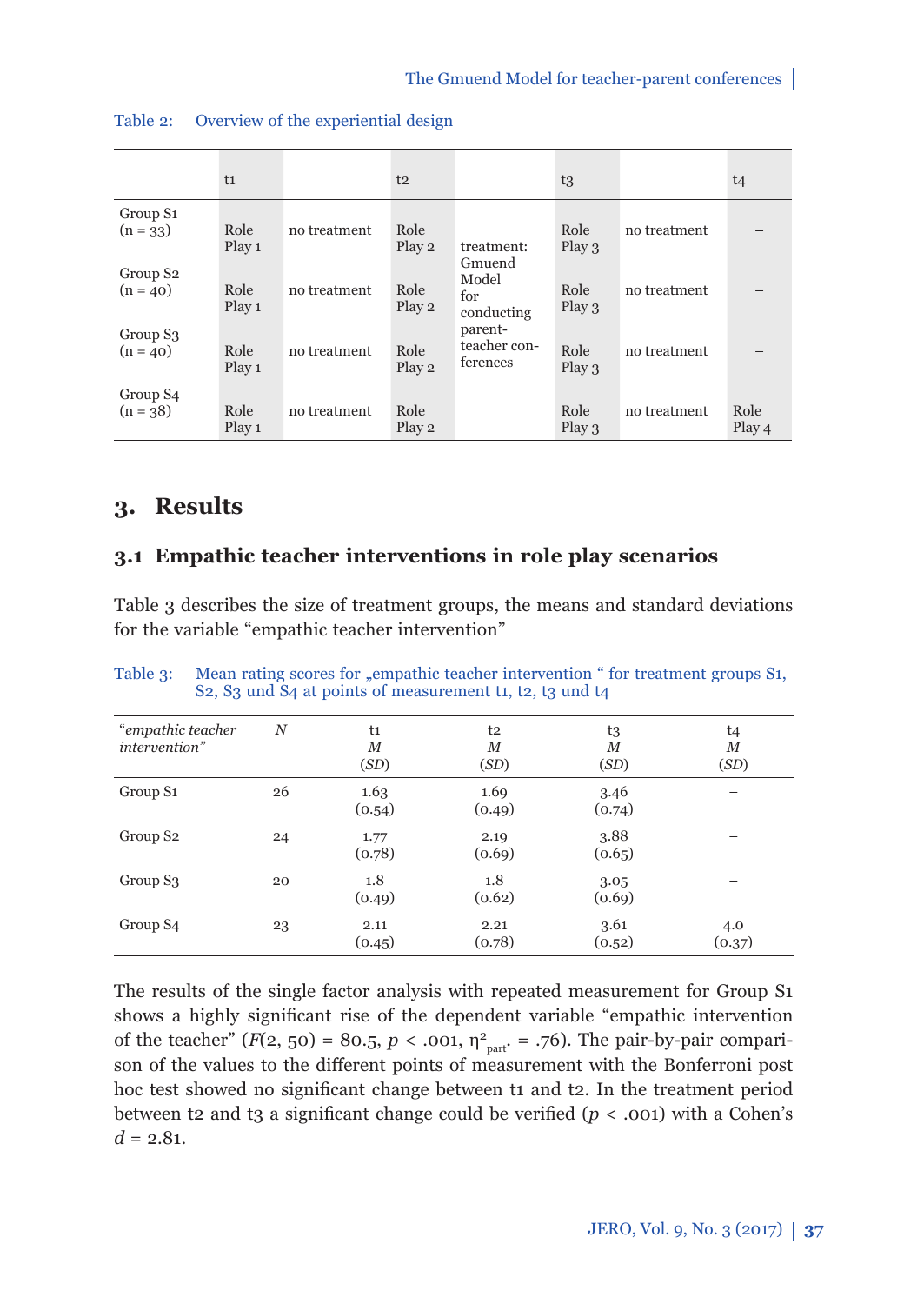For Group S2 similar data can be reported. The results of the single factor analysis with repeated measurement for Group S2 shows a highly significant change for the dependent variable  $(F(2, 46) = 65.03, p < .001, \eta_{part}^2 = .76)$ . In the period without treatment between t1 and t2 the calculation with the Bonferroni post hoc test showed no significant change. Between t2 and t3 a highly significant rise  $(p < .001)$  could be detected. The calculation of Cohen's *d* between t2 and t3 also shows a large effect  $(d = 2.81)$ .

The single factor analysis with repeated measurement for Group S3 presented a highly significant change of the dependent variable "empathic intervention of the teacher"  $(F(2, 38) = 28, 61, p < .001, \eta_{part}^2 = 0.6)$ . The post hoc test showed no significant change between t1 and t2. Between t2 and t3 a highly significant effect of the training was observed  $(p < .001)$  with Cohen's  $d = 1.91$ .

For Group S4 the single factor analysis with repeated measurement for Group S3 presented a highly significant change of the dependent variable "empathic intervention of the teacher"  $(F(3, 66) = 87.36, p < .001, \eta^2_{part.} = .8)$ . The post hoc analysis by Bonferroni showed no significant difference between t1 and t2 but a highly significant change between t2 and t<sub>3</sub> ( $p < .001$ ). The examination of the period t<sub>3</sub> to t<sub>4</sub> (follow up) indicates also a positive significant change ( $p = .004$ ) of the dependent variable. The calculation of Cohen's *d* in the period of the interventions shows also a large effect  $(d = 2.1)$ .

#### **3.2 Congruence of the teacher in role play scenarios**

The size of the different treatment groups, means and the standard deviation can be found in Table 4.

| "congruence of<br>the teacher" | n  | t1<br>М<br>(SD)  | t2<br>М<br>(SD) | t3<br>М<br>(SD) | t4<br>М<br>(SD) |
|--------------------------------|----|------------------|-----------------|-----------------|-----------------|
| Group S <sub>1</sub>           | 26 | 1.79<br>(0.35)   | 1.96<br>(0.49)  | 3.42<br>(0.79)  |                 |
| Group S <sub>2</sub>           | 24 | 2.06<br>(0.47)   | 2.33<br>(0.72)  | 3.89<br>(0.61)  |                 |
| Group S <sub>3</sub>           | 20 | 1.98<br>(0.41)   | 1.95<br>(0.56)  | 3.0<br>(0.78)   |                 |
| Group S <sub>4</sub>           | 23 | (2.15)<br>(0.38) | 2.28<br>(0.45)  | 3.43<br>(0.51)  | 3.87<br>(0.46)  |

Table 4: Descriptive figures of the dependent variable "congruence of the teacher" for treatment groups S1, S2, S3 und S4 at the points of measurement t1, t2, t3 und t4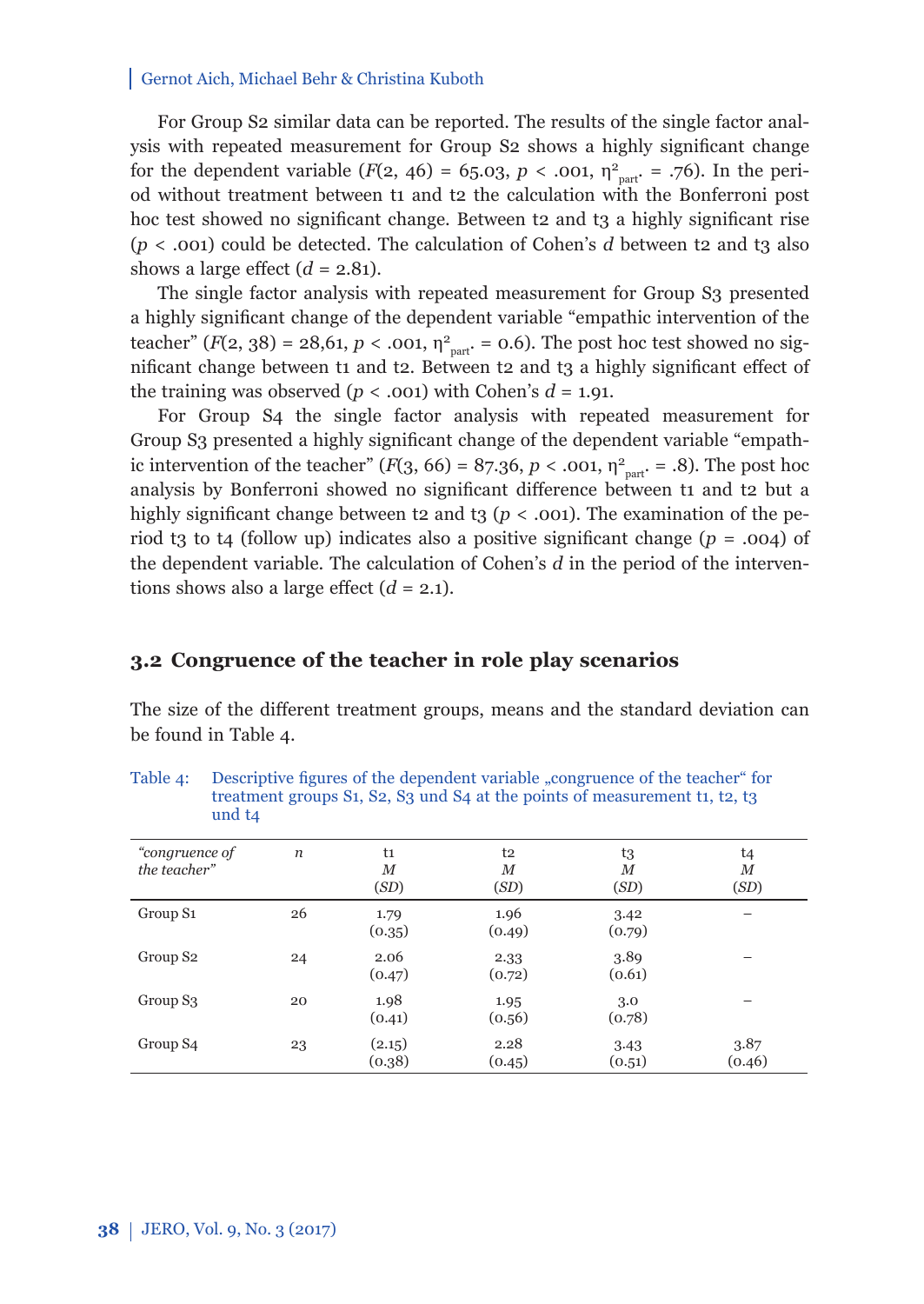The examination of the raters' verdicts for the variable "congruence of the teacher" by the single factor analysis with repeated measurement for Group S1 shows a highly significant change ( $(F(2, 50) = 66.6, p < .001, \eta_{part}^2 = .73)$ ). The post hoc test indicates no significant change between t1 and t2 without treatment. Between t2 and t3 with the treatment a highly significant increase is observed  $(p < .001)$ . The calculation of Cohen's *d* for the period of intervention indicates a large effect  $(d = 2.17)$ .

For Group S2 the single factor analysis with repeated measurement shows also a highly significant change for the variable "congruence of the teacher"  $(F(2, 46) = 72.92, p < .001, \eta^2_{part.} = .76)$ . The post hoc test shows no significant change between t1 and t2 without treatment. For the intervention period between t2 and t3 a highly significant change was found  $(p < .001)$ . The effect size Cohen's *d* shows a large effect  $(d = 2.35)$  for the period between t2 and t3.

The examination of Group S3 with the single factor analysis also shows a highly significant change for the variable "congruence of the teacher"  $(F(2, 38) = 21.58$ ,  $p < .001$ ,  $\eta_{part}^2 = .53$ ). The post hoc test shows no significant change in the period between t1 and t2 but a highly significant change between t2 and t3 ( $p < .001$ ). Cohen's d demonstrates a large effect between t2 and t3  $(d = 1.55)$ .

Group S4 with the follow up (t4) shows very similar results. The single factor analysis also shows a highly significant change for the variable "congruence of the teacher"  $(F(3, 66) = 113.26, p < .001, \eta_{part}^2 = .84)$ . The post hoc test demonstrates no significant change between t1 and t2. Between t2 and t3 a highly significant change can be found  $(p = .001)$  and in the period between t3 and t4 no significant change can be found. The calculation of Cohen's *d* for the period of the intervention between t2 and t3 indicates a large effect  $(d = 2.4)$ .

## **3.3 "Teachers unconditional positive regard (UPR)" in role play scenarios**

The size of the different treatment groups, means and the standard deviation can be found in Table 5.

For Group S1 the single factor analysis with repeated measurement shows a highly significant rise for the dependent variable "*interventions with unconditional positive regard by the teacher*"  $(F (2, 50) = 36.28, p < .001, \eta_{part}^2 = .59)$ . The post hoc test by Bonferroni indicates no significant change between t1 and t2. In the period of the treatment between t2 and t3 a highly significant increase  $(p < .001)$  was measured. The calculation of Cohen's *d* between t2 and t3 indicates a large effect  $(d = 1.73)$ .

Group S2 shows also highly significant change  $(F(2, 46) = 66.97, p < .001,$ η2 part. = .74) with respect to the dependent variable "*interventions with unconditional positive regard by the teacher*". Applying the post hoc test demonstrates that there is already a significant change between t1 and t2 ( $p = .018$ ). The testing of the period between t2 and t3 displays a highly significant rise  $(p < .001)$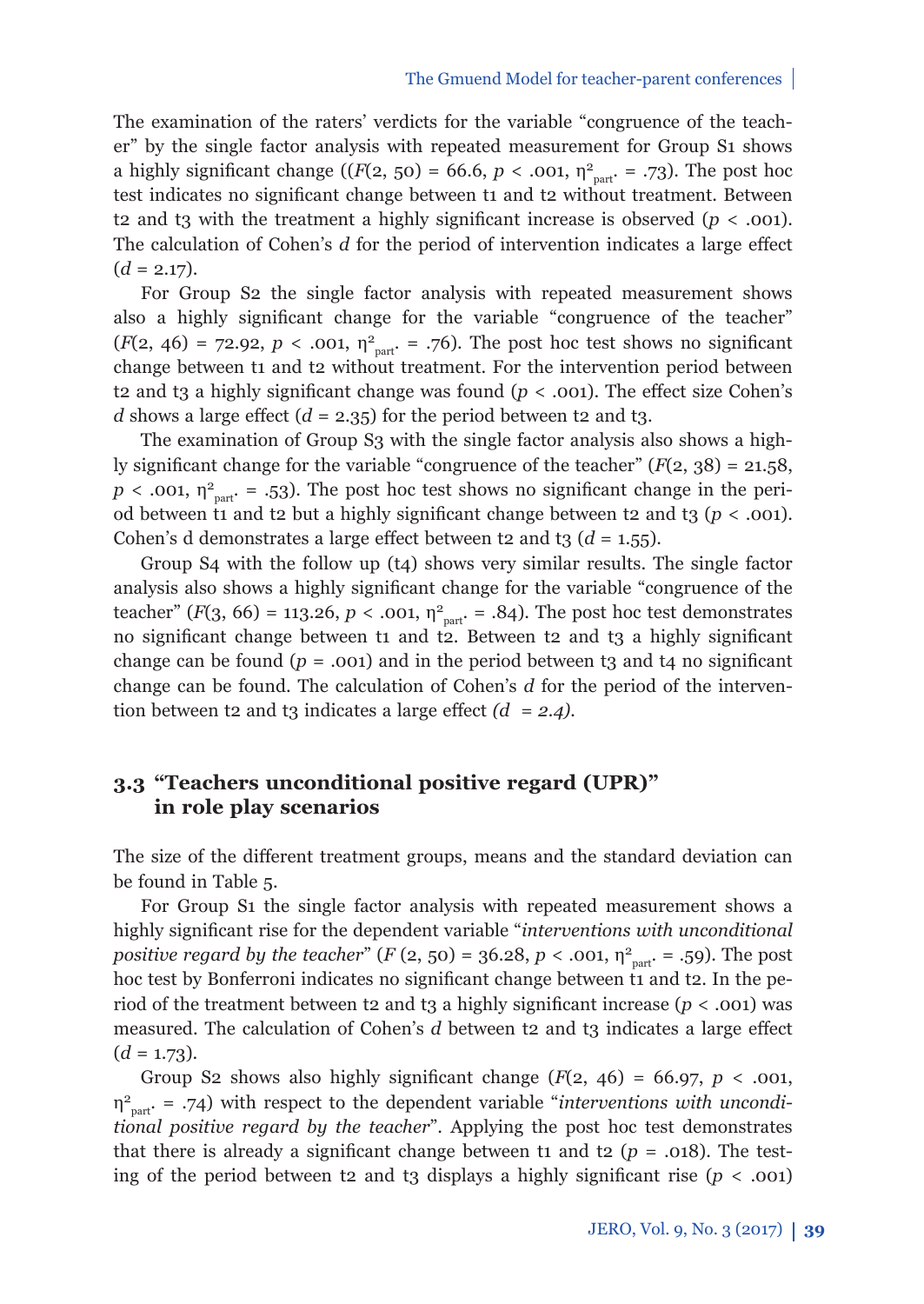| "interventions with uncon-  | $\boldsymbol{n}$ | t1     | t2     | t3     | t4     |
|-----------------------------|------------------|--------|--------|--------|--------|
| ditional positive regard by |                  | $_{M}$ | М      | $_{M}$ | $_{M}$ |
| the teacher"                |                  | (SD)   | (SD)   | (SD)   | (SD)   |
| Group S <sub>1</sub>        | 26               | 2.01   | 2.17   | 3.6    |        |
|                             |                  | (0.76) | (0.86) | (0.82) |        |
| Group S <sub>2</sub>        | 24               | 1.79   | 2.39   | 3.85   |        |
|                             |                  | (0.59) | (0.78) | (0.67) |        |
| Group S <sub>3</sub>        | 20               | 2.25   | 2.55   | 3.12   |        |
|                             |                  | (0.69) | (0.81) | (0.67) |        |
| Group S <sub>4</sub>        | 23               | 2.5    | 2.5    | 3.24   | 3.74   |
|                             |                  | (0.64) | (0.71) | (0.49) | (0.39) |

Table 5: Descriptive figures of the dependent variable "interventions with unconditional positive regard by the teacher" for treatment groups S1, S2, S3 und S4 at the points of measurement t1, t2, t3 und t4.

for the dependent variable. Cohen's  $d$  shows a large effect for the period t2 to t3  $(d = 2.01)$ .

The analysis of Group S3 with regard to the variable "*interventions with unconditional positive regard by the teacher*" by the single factor analysis with repeated measurement demonstrates a significant change  $(F(2, 38) = 6.37, p = .010,$  $\eta_{part}^2$  = .25). The post hoc test by the Bonferroni method shows no significant differences between t1 and t2 and also no significant change between t2 and t3  $(p = .130)$ . The calculation of the effect size of Cohen's *d* still shows a medium effect  $(d = 0.78)$  for the period between t2 and t<sub>3</sub>.

The single factor analysis with repeated measurement for Group S4 concerning the variable "*interventions with unconditional positive regard by the teacher*" shows a highly significant increase (*F*(3, 66) = 35.88, *p* < .001,  $\eta_{part}^2$  = .62). The post hoc test between t1 and t2 shows no significant differences. For the period of the intervention a highly significant change can be found  $(p < .001)$ . Furthermore, a highly significant rise can be measured between t3 and t4 in the follow up period. For the intervention period a large effect could be calculated with a Cohen's d of  $d = 1.21$ .

## **4. Discussion**

The trainings were effective with Cohen's *d* outcome scores bigger than 1.00 and thus beyond of what researchers would mostly expect when evaluating trainings, counseling or therapeutic interventions. While this may be due to the specifics of rating procedures of neutral observers, some points can be stated suggesting internal validity of this study. The raters were blind and they consistently rated no differences between both base-line measures. The interrater reliability was satisfactory. Four different groups received the training, and the training experiment was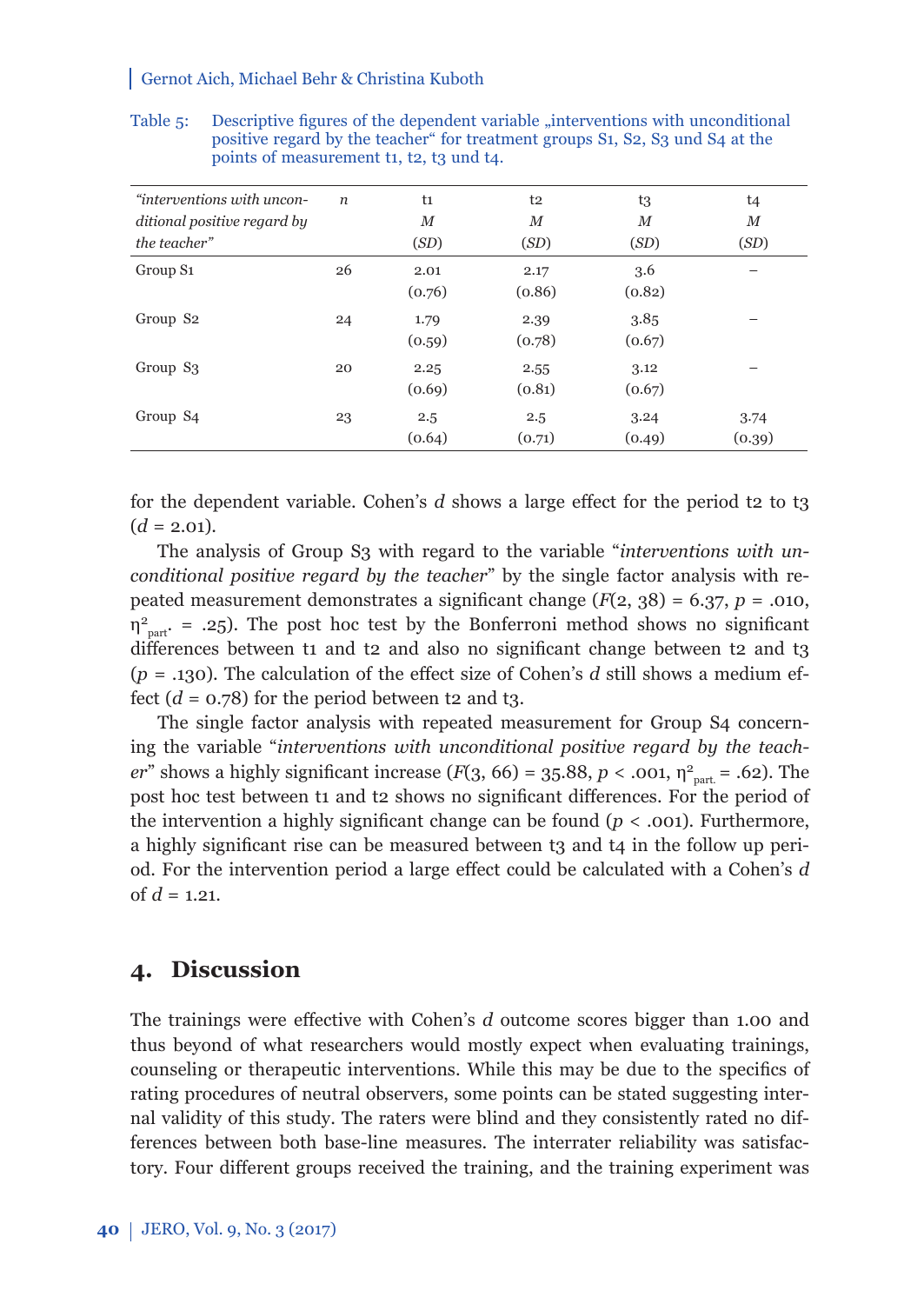supported by three follow up studies which all yielded similar outcomes. In addition, one of the training groups received a follow up check with clear evidence that the training effects are stable.

Outcome research on counseling trainings is a neglected field. Counseling outcome research focusses on counseling methods and their benefit for clients. This may be due to health care issues and the need for economical procedures. It seems to be regarded as part of the method that the counselors are well trained and not to be a question in itself. At its best papers on counseling training provide sort of a qualitative look on personal experiences of trainees (Mearns, 1997; Bayne & Jinks, 2010), and give much more consideration around issues on how trainings can be organized on a well-established scholarly and experiential level.

Thus, our study represents a comparatively seldom and simple quantitative research about what can be expected from a counseling skills training program. The design of the training is rather short, linking it into the requirements for a university class, or for a compact on-the-job-training for young teachers. Hence, the training concept meets practical needs and makes it usable. Given that teachers need more communication skills, as has been argued earlier in this paper, the training offers a realistic procedure to enhance teacher wellbeing and parent involvement in educational settings.

While a significant practical effect of the training concept can be stated, the external validity of the study is limited. Although, we have no doubts that role play scenarios yield the same social-emotional-interactional schemas compared to real situations, the trainees were students with only marginal experiences from real parent conversations. Yielding training effects with experienced educational scholars would be more convincing. In addition, the outcome measures were derived from theory, and thus did not focus on direct experiences of teachers or parents. Using practical outcome measures based on experiences would be valuable to better suggest external validity.

The lack of a control group is another limitation. From a strict experimental viewpoint, based on methodological standards of laboratory research, only a between-subject design with at least two groups, one of which would receive an alternative or non-relevant intervention, would give evidence for a causal effect. However, a number of features still suggest the training effectiveness. The number of 93 participants is high compared to other studies, and the study had three replications. Both significance and effect sizes are convincing in each of the four studies. The duration of the treatment with 35 hours over 4 days represents a long and intensive intervention. The methodological limitations of the present study address a basic tension between the standards of laboratory research and a curricular validity of school and practice related interventions, sometimes discussed as the difference of efficacy and effectiveness. Experimental laboratory standards, especially the RCT criterion, cannot easily be transferred to school practice research. Such a transference would exclude a lot of research which aim to address practical questions. To determine causality of interventions further arguments like the above mentioned need to be considered. In addition the methodological discussion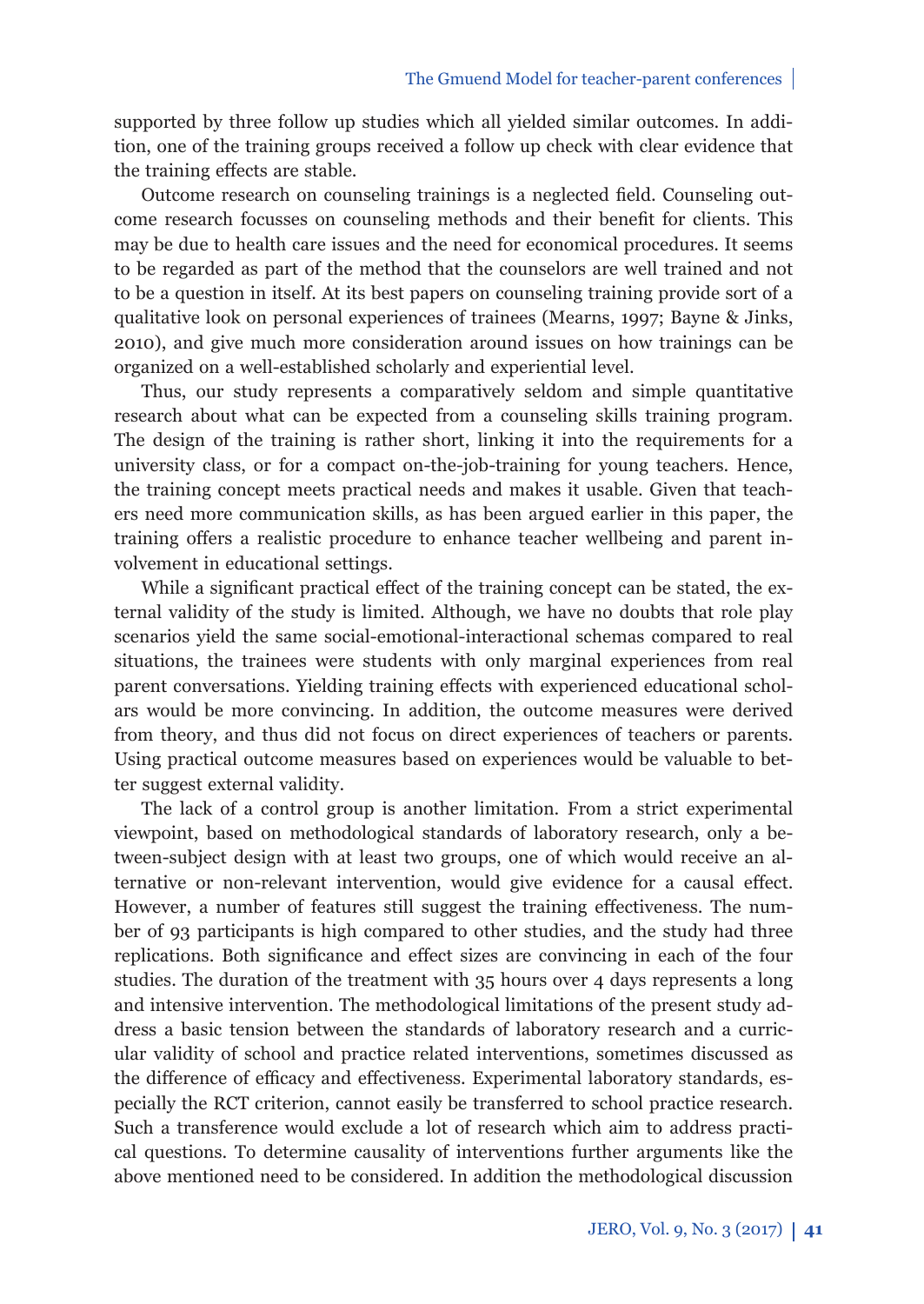is not consistent. While a mainstream of methodologists in econometric literature on treatment effects claim a control group to identify causal effects, views like the one from Sedlmeier and Renkewitz (2008) see a within-subject-design as a good method to analyze training effects, because the improvement of the training skills can easily be measured and "the personal confounding variables are parallelized perfectly" (p. 53).

Thus we argue that a beneficial and practical communication skills training program has successfully been evaluated, providing internal validity, albeit a missing control group, – good reliability; in that three replications took place, albeit only moderate interrater reliability, and – limited external validity, due to student participants and only theory-based outcome measures, which leave it open whether parents would perceive a qualitative shift in a conversation in which the trained counseling skills are utilized.

## **Acknowlegements**

The authors would like to thank Andreas Wortmann, Eva-Maria Engel, Kerstin Niewald and all the researchers and participants involved in this project. We thank the guest editor and two anonymous reviewers for valuable comments on an earlier version of this paper.

## **References**

- Aich, G. (2015). *Professionalisierung von Lehrenden im Eltern-Lehrer-Gespräch Entwicklung und Evaluation eines Trainingsprogramms* (2nd ed.). Hohengehren, Germany: Schneider.
- Aich, G., & Behr, M. (2010). Kommunikation mit Eltern. Training und Evaluation der Gesprächsführung zwischen Lehrpersonen und Eltern. In F. H. Müller, A. Eichenberger, M. Lüders, & J. Mayr (Eds.), *Lehrerinnen und Lehrer lernen. Konzepte und Befunde zur Lehrerfortbildung* (pp. 279–295). Münster, Germany: Waxmann.
- Aich, G., & Behr, M. (2015). *Gesprächsführung mit Eltern.* Weinheim, Germany: Beltz.
- Aspy, D. N. (1972). *Toward a technology for humanizing education*. Champaign, IL: Research Press Company.
- Aspy, D. N., & Roebuck, F. N. (1988). Carl Rogers's contribution to education. *Person-Centered Review, 3*(1), 10*–*18.
- Aspy, D. N., Roebuck, F. N., & Aspy, C. B. (1984). Tomorrow's resources are in today's classroom. *The Personnel and Guidance Journal, 62*(8), 455–459.
- Barnard, W. (2004). Parent involvement in elementary school and educational attainment. Children and Youth Services Review, *26*(1), 39–62.
- Bauer, P., & Brunner, E. J. (Eds.). (2006). *Elternpädagogik. Von der Elternarbeit zur Erziehungspartnerschaft*. Freiburg, Germany: Lambertus.
- Baumert, J., & Kunter, M. (2006). Stichwort: Professionelle Kompetenz von Lehrkräften. *Zeitschrift für Erziehungswissenschaft, 9*(4), 469–520.
- Baumert, J., & Kunter, M. (2011). Das Kompetenzmodell von COACTIV. In M. Kunter, J. Baumert, W. Blum, S. Klusmann, & M. Neubrand (Eds.). *Professionelle*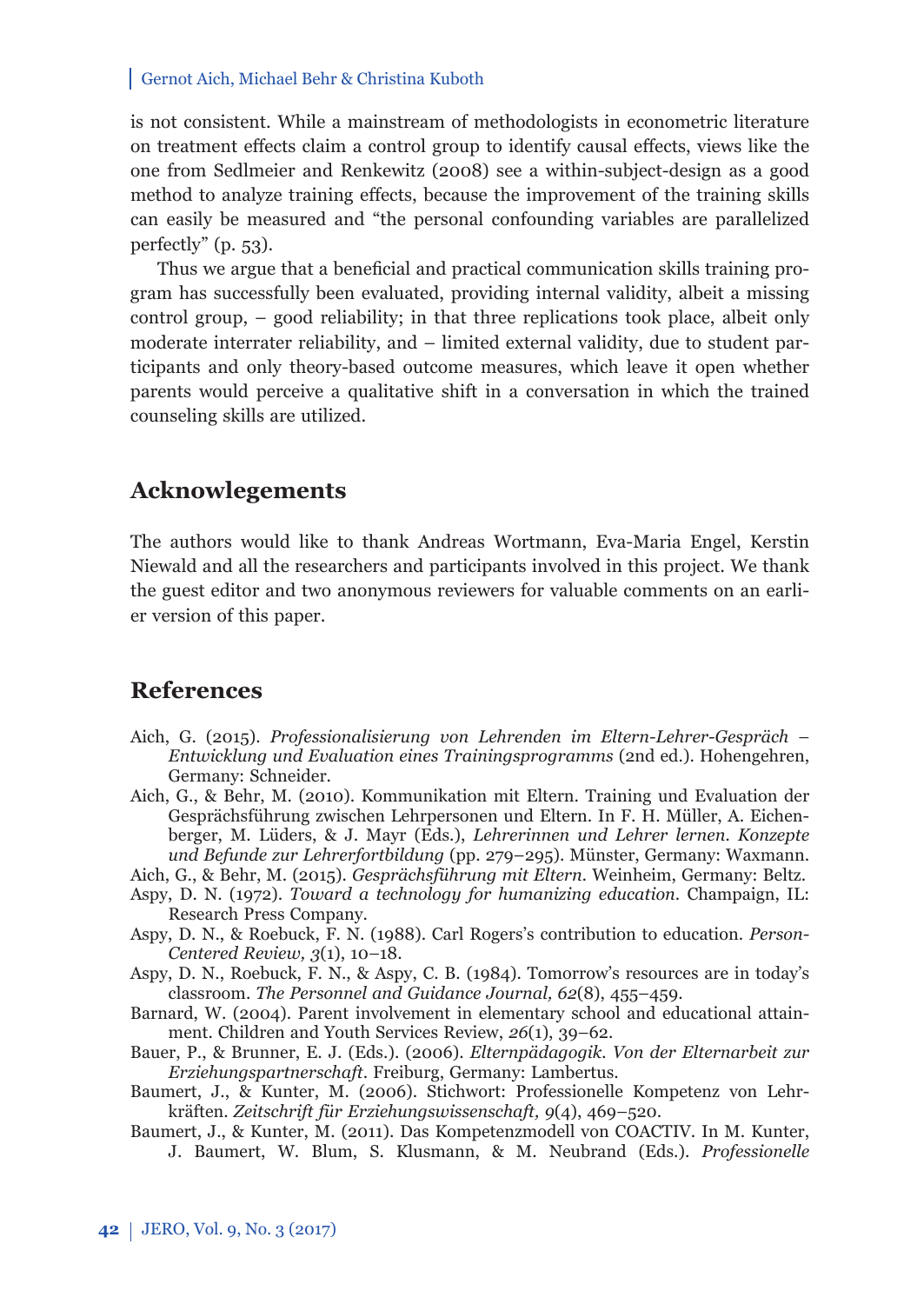*Kompetenz von Lehrkräften. Ergebnisse des Forschungsprogramms COACTIV*  (pp. 29*–*53). Münster, Germany: Waxmann.

- Bayne, R., & Jinks, G. (2010). *How to survive counsellor training*. Houndmills, United Kingdom: Palgrave McMillan.
- Behr, M. (2005). Differentielle Effekte von Eltern-Lehrer-Gesprächen mit empathischen und selbsteinbringenden Interventionen im Rollenspielexperiment. *Empirische Pädagogik, 19*(3), 244–264.
- Behr, M. (2012). *Interaktionelle Psychotherapie mit Kindern, Jugendlichen, Eltern und Familien.* Göttingen, Germany: Hogrefe.
- Behr, M., & Franta, B. (2003). Interaktionsmuster im Eltern-Lehrer-Gespräch in klientzentrierter und systemischer Sicht. *Gesprächspsychotherapie und Person zentrierte Beratung, 34*(1), 19–28.
- Berne, E. (1961). *Transactional analysis in psychotherapy: A systematic individual and social psychiatry.* New York, NY: Grove Press.
- Berne, E. (1963). *The structure and dynamics of organizations and groups.* New York, NY: Grove Press.
- Berne, E. (1964). *Games people play: The psychology of human relationship*. New York, NY: Grove Press.
- Berne, E. (1966). *Principles of group treatment.* New York, NY: Oxford University Press.
- Bortz, J. (2005). *Statistik für Human- und Sozialwissenschaftler* (6th ed.). Heidelberg, Germany: Springer.
- Bortz, J., & Döring, N. (2006). *Forschungsmethoden und Evaluation für Human- und Sozialwissenschaftler* (4th ed.). Heidelberg, Germany: Springer.
- Carkhuff, R. (1969a). *Helping and human relations. Vol. I.: Selection and training.* New York, NY: Holt, Rinehart and Winston.
- Carkhuff, R. (1969b). *Helping and human relations. Vol. II.: Practice and research.* New York, NY: Holt, Rinehart and Winston.
- Cedar, B., & Levant, R. F. (1990). A meta-analysis of the effects of parent effectiveness training. *American Journal of Family Therapy, 18*(4), 373–384.
- Cheung, C., & Pomerantz, E. (2012). Why does parent's involvement enhance children's achievement? The role of parent-oriented motivation. *Journal of Educational Psychology*, *104*(3), 820–832.
- Cohen, J. (1992). A power primer. *Psychological Bulletin, 112*(1)*,* 155–159.
- Cooper, M., O'Hara, M., Schmid, P., & Wyatt, G. (2013). *The handbook of person-centred psychotherapy and counselling* (2nd ed.)*.* London, United Kingdom: Palgrave Macmillan
- Cooper, M., Watson, J.C., & Hölldampf, D. (2010). *Person-centered and experiential therapies work. A review of the research on counseling, psychotherapy and related practices.* Ross-on-Wye, United Kingdom: PCCS Books.
- Cornelius-White, J. (2007). Lerner-centered teacher-student relationships are effective: A meta-analysis. *Review of Educational Research, 77*(1), 131–143.
- Dotger, B. (2010). "I had no idea": Developing dispositional awareness and sensitivity through a cross-professional pedagogy. *Teaching and Teacher Education, 26*(4), 805–812.
- Dotger, B. H. (2013). *Clinical simulations for teacher development. A companion manual for teachers*. Charlotte, NC: IAP.
- Elliott, R., Watson, J., Greenberg, L. S., Timulak, L., & Freire, E. (2013). Research on humanistic-experiential psychotherapies. In M. J. Lambert (Ed.), *Bergin &*  Garfield's handbook of psychotherapy and behavior change (6th ed.) (pp. 495– 538). New York, NY: Wiley.
- Epstein, J. L., & Van Voorhis, F. L. (2010). School counselors' roles in developing partnerships with families and communities for student success. *Professional School Counseling, 14*(1), 1–14.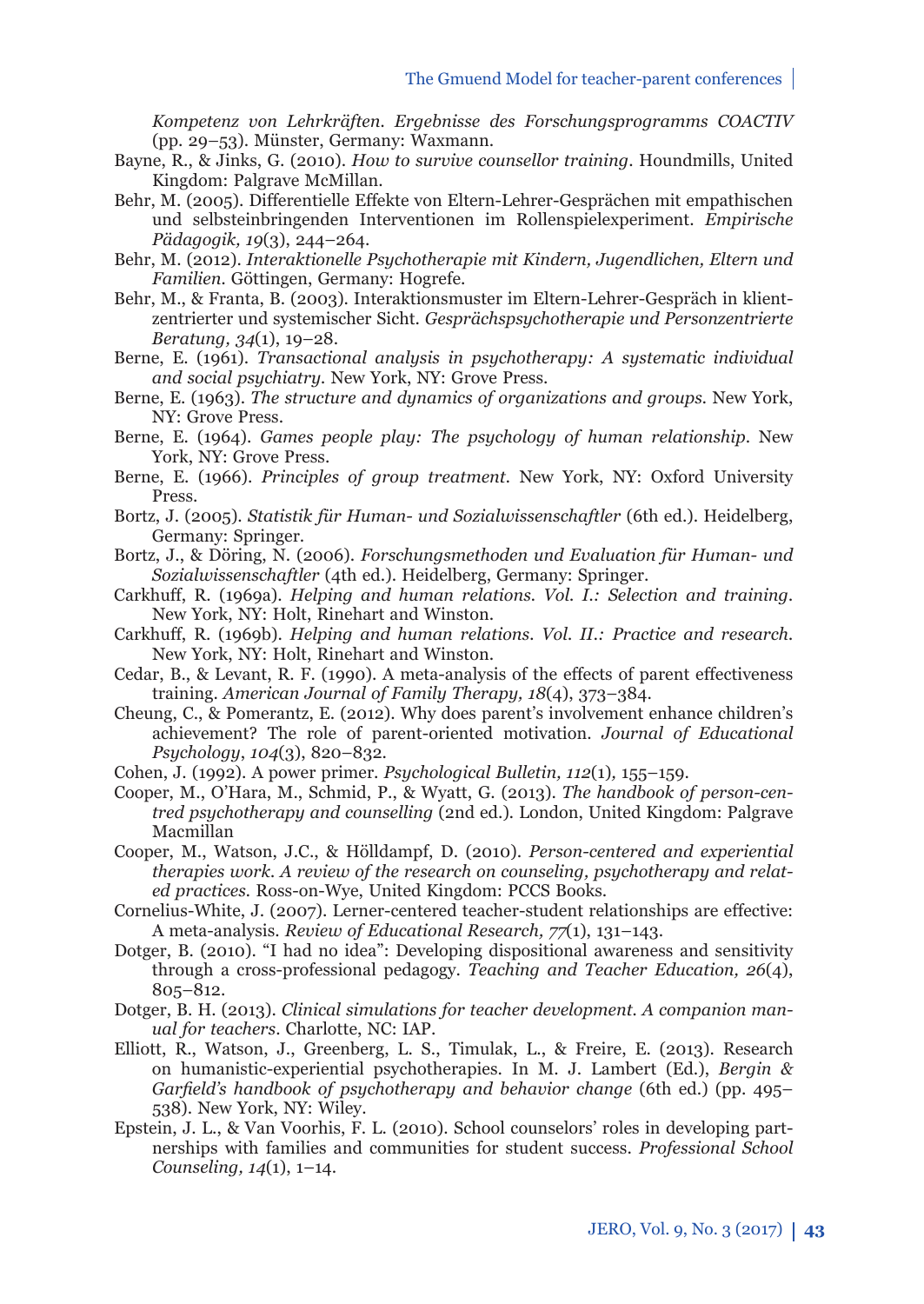- Epstein, J. L. (2010). School/family/community partnerships: Caring for the children we share. *Phi Delta Kappan, 92*(3), 81–96.
- Fan, X., & Chen, M. (2001). Parental involvement and students' academic achievement: A meta-analysis. *Educational Psychology Review, 13*(1), 1–22.
- Fröhlich-Gildhoff, K. (2008). Effective factors in child and adolescent therapy: Considerations for a metaconcept. In Behr, M., & Cornelius-White, J. HD. (Eds.). *Facilitating young peoples development. International perspectives on personcentred theory and practice* (pp. 25–39)*.* Ross-on-Wye, United Kingdom: PCCS Books.
- Gartmeier, M., Bauer, J., Fischer, M. R., Karsten, G., & Prenzel, M. (2011). Modellierung und Assessment professioneller Gesprächsführungskompetenz von Lehrpersonen im Lehrer-Elterngespräch. In O. Zlatkin-Troitschanskaia (Ed.), *Stationen Empirischer Bildungsforschung. Traditionslinien und Perspektiven* (pp. 412–426). Wiesbaden, Germany: VS.
- Gartmeier, M., Gebhardt, M. & Dotger, B. (2016). How do teachers evaluate their parent communication competence? Latent profiles and relationships to workplace behaviors. *Teaching and Teacher Education, 55,* 207–216.
- Gartmeier, M.**,** & Wegner, L. (in press). Was passiert eigentlich in schulischen Elterngesprächen? Ausgewählte Befunde qualitativer Studien. In G. Aich, C. Kuboth, M. Gartmeier, & D. Sauer (Eds.). *Handbuch zur Elternkooperation und Kommunikation*. Weinheim, Germany: Beltz.
- Graham-Clay, S. (2005). Communicating with parents: Strategies for teachers*. The School Community Journal, 15*(1), 117–129.
- Grawe, K. (1998). *Psychologische Therapie.* Göttingen, Germany: Hogrefe.
- Hackney, H., & Cormier, L. S. (1998). *Beratungsstrategien, Beratungsziele.* München, Germany: Reinhardt.
- Hertel, S. (2009). *Beratungskompetenz bei Lehrern. Kompetenzdiagnostik, Kompetenzförderung, Kompetenzmodellierung.* Münster, Germany: Waxmann.
- Hertel, S., Klug, J. & Schmitz, B. (2010). Quasi-experimentelle Versuchspläne. In H. Holling & B. Schmitz (Eds.), *Handbuch Statistik, Methoden und Evaluation*  (pp. 49–62)*.* Göttingen, Germany: Hogrefe.
- Hölldampf, D., Aich, G., Jakob, T. & Behr, M. (2008). The use of the person-centred approach for parent-teacher communication: A qualitative study. In M. Behr & J. Cornelius-White (Eds.), *Person-centred work with children, adolescents and parents* (pp. 164–175). Ross-on-Wye, United Kingdom: PCCS Books.
- Hornby, G. (2011). *Parental involvement in childhood education. Building eff ective school-family partnerships*. New York, NY: Springer.
- Jeynes, W. H. (2003). A meta-analysis: The effects of parent involvement on minority children's academic achievement. *Educationand Urban Society, 35*(2), 202–218.
- Jeynes, W. H. (2007). The relationship between parental involvement and urban secondary school student academic achievement: A meta-analysis. *Urban Education, 42*(1), 92–109
- Kratochvil, D. W., Carkhuff, R. R., & Berenson, B. G. (1969). Cumulative effects of parent and teacher offered levels of facilitative conditions upon indices of student physical, emotional, and intellectual functioning. *Journal of Educational Research*, *63*(4), 161–164.
- Landis, J. R., & Koch, G. G. (1977). The measurement of observer agreement for categorical data. *Biometrics, 33*(1)*,* 159–174.
- McLeod, J. (2004). *Counselling eine Einführung in Beratung.* Tübingen, Germany: dgtv.
- Mearns, D. (1997). *Person-centred counselling training.* London, United Kingdom: Sage.
- Mearns, D., & Thorne B. (2007). *Person-centred counselling in action* (3rd ed.). London, United Kingdom: Sage.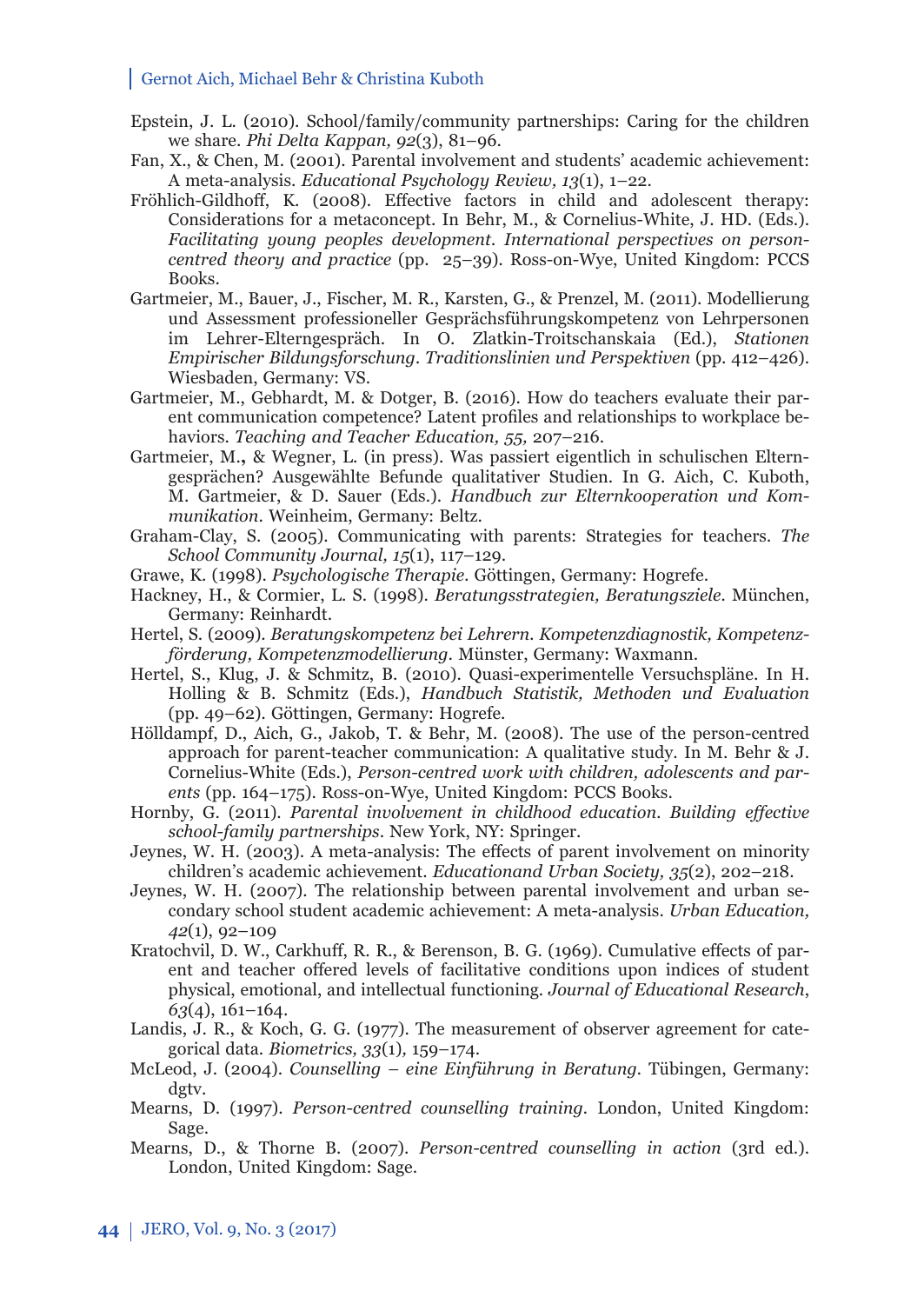- Mühlhäuser-Link, S., & Behr, M. (2007). *Ratingsskalen zum Eltern-Lehrer-Gespräch.*  Unveröffentlichtes Skript, Pädagogische Hochschule Schwäbisch Gmünd.
- Mühlhäuser-Link, S., Aich, G., Wetzel, S., Kormann, G. & Behr, M. (2008). The dialogue between teachers and parents: Concepts and outcomes of communication training. In M. Behr & J. Cornelisius-White (Eds.), *Facilitating young people's development: International perspectives on person-centred theory and practices* (pp. 176–198). Ross-on-Wye, United Kingdom: PCCS Books.
- Müller, C. T., Hager, W. & Heise, E. (2001). Zur Effektivität des Gordon-Eltern-Trainings (PET) – eine Meta-Evaluation. *Gruppendynamik und Organisationsberatung, Zeitschrift für angewandte Sozialpsychologie*, *32*, 339–364.
- Neuenschwander, M., Balmer, T., Gasser, A., Goltz, S., Hirt, U., Ryser, H., & Wartenweiler, H. (2004). *Forschung und Entwicklung. Eltern, Lehrpersonen und Schülerleistungen.* Schlussbericht: Bern, Switzerland.
- Norcross, J.C. (2002) (Ed.). *Psychotherapy relationships that work therapist contributions and responsiveness to patients.* New York NY: Oxford University Press.
- Nußbeck, S. (2006). *Einführung in die Beratungspsychologie.* Stuttgart, Germany: **ITR.**
- Pfeiffer, W. M. (1977). Aspekte der klientzentrierten Psychotherapie. Skalen zur didaktischen Gesprächsanalyse nach Carkhuff , Gendlin, Tausch. *Informationsblätter der Gesellschaft für wissenschaftliche Gesprächspsychotherapie, 29,* 7–12.
- Ramirez, A. Y. (2002). How parents are portrayed among educators. *The School Community Journal, 12*(2), 51–61.
- Rasch, B., Friese, M., Hofmann, W., & Naumann, E. (2014). *Quantitative Methoden 2. Einführung in die Statistik für Psychologen und Sozialwissenschaftler.* Heidelberg, Germany: Springer.
- Rogers, C. R. (1959). A theory of therapy, personality and interpersonal relationships, as developed in the client-centered framework. In S. Koch (Ed.), *Psychology: The Study of a Science, Vol. 3 Formulations of the Person and the Social Context* (184–256). New York: McGraw-Hill.
- Rogers, C. R. (1969). *Freedom to learn.* Columbus, OH: Charles E. Merrill.
- Sacher, W. (2004). *Elternarbeit an bayrischen Schulen. Repräsentativ-Befragung zur Elternarbeit im Sommer 2004. Erster Übersichtsbericht.* SUN – Schulpädagogische Untersuchungen Nürnberg, 23. Nürnberg, Germany.
- Sacher, W. (2005a). *Elternarbeit: Forschungsergebnisse und Empfehlungen. Zusammen fassung der repräsentativen Untersuchung an den allgemein bildenden Schulen Bayerns im Sommer 2004.* SUN – Schulpädagogische Untersuchungen Nürnberg, 25. Nürnberg, Germany.
- Sacher, W. (2005b). *Erfolgreiche und misslingende Elternarbeit. Ursachen und Handlungs möglichkeiten. Erarbeitet auf der Grundlage der Repräsentativbefragung an bayerischen Schulen im Sommer 2004.* SUN – Schulpädagogische Untersuchungen Nürnberg, 24. Nürnberg, Germany.
- Sacher, W. (2008). *Eltern arbeit. Gestaltungsmöglichkeiten und Grundlagen für alle Schularten*. Bad Heilbrunn, Germany: Klinkhardt.
- Sacher, W. (2009). Familie als verschenktes Potenzial. Gütekriterien und Realität der Elternarbeit. *Schule im Blickpunkt*, *43*(2), 4–10.
- Sacher, W. (2011). Elternarbeit: Fehlt es an gegenseitigem Respekt? *b&w Bildung und Wissenschaft. Zeitschrift der Gewerkschaft Erziehung und Wissenschaft Baden-Württemberg 65*(10), 14–18.
- Sachse, R. (1999). *Lehrbuch der Gesprächspsychotherapie*. Göttingen, Germany: Hogrefe.
- Schaarschmidt, U. (2010). Gesundheitsförderung. Eine dringliche Aufgabe der Lehrerfortbildung. In F. Müller, A. Eichenberger, M. Lüders, & J. Mayr (Eds.), *Lehrerinnen und Lehrer lernen. Konzepte und Befunde zur Lehrerfortbildung*  (pp. 297–311). Münster, Germany: Waxmann.